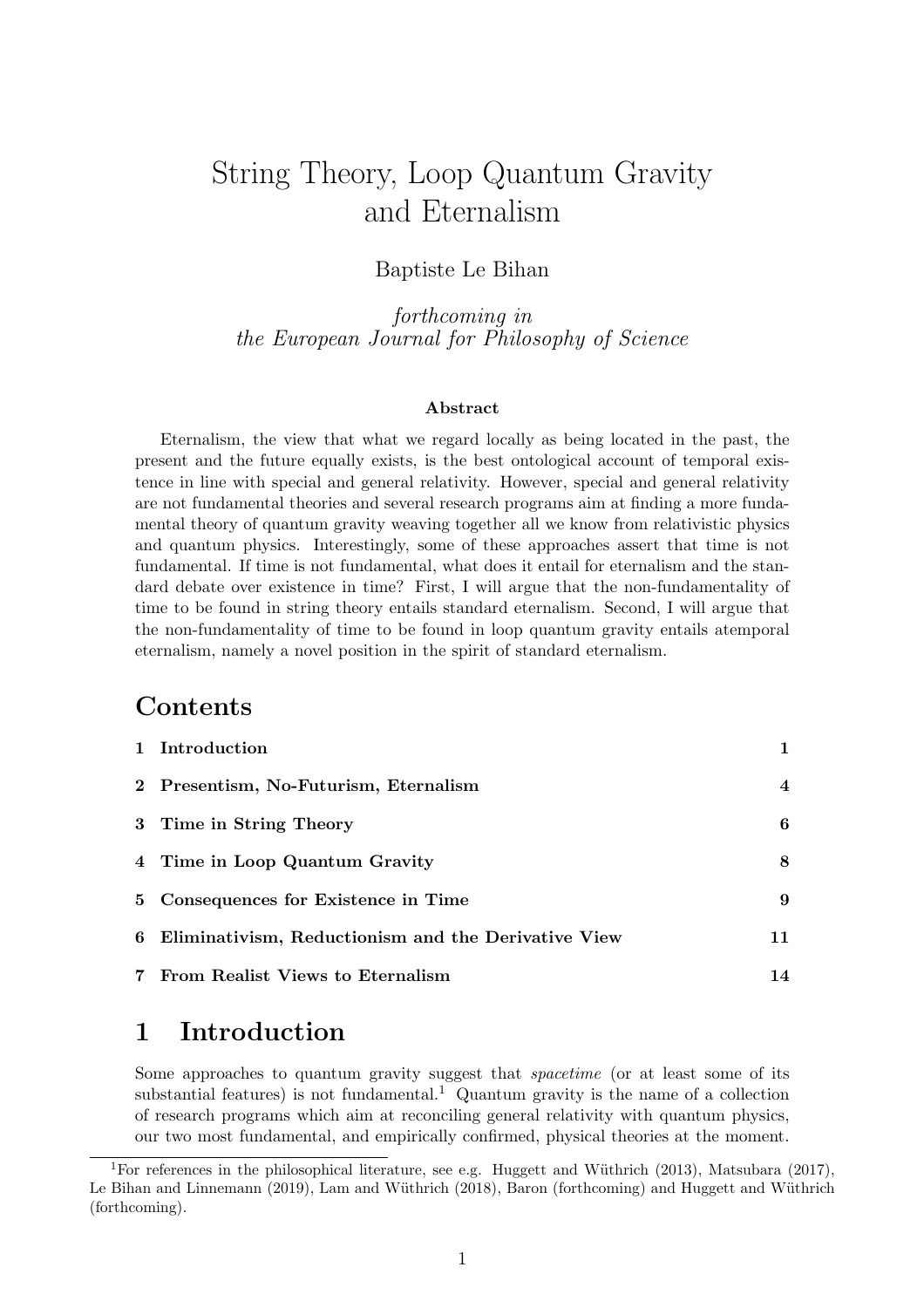On the one hand, general relativity (hereafter: "GR") is an excellent theory to describe gravitation—in particular at large scales. According to the standard reading of GR, gravitation is not a force, but the manifestation of the geometry of spacetime. However, GR does not take into account quantum effects and cannot be fully combined with quantum field theory. On the other hand, quantum field theory does an excellent work at describing quantum effects and fundamental forces—in particular at very small scales. However, it does not include a description of gravitation. As a result, we lack a theory giving us resources to describe phenomena where both gravitational and quantum effects enter the picture: black holes, the earliest times after the big bang, and the structure of spacetime itself.<sup>2</sup>

Although these programs are highly speculative in nature, they are rich of potential repercussions for classical disputes in metaphysics. This article examines the possible consequences of the non-fundamentality of spacetime, and in particular of time, to be found in some of these approaches on the debate over existence in time. Eternalism is the view that past, present and future entities exist simpliciter, <sup>3</sup> presentism the view that only present entities exist simpliciter, and no-futurism, the view that past and present entities exist *simpliciter* contrary to future ones. I will argue that the non-fundamentality of time, if borne out, will entail the truth of standard eternalism or a novel position: atemporal eternalism, namely the view that any proper part of the natural world exists simpliciter and that the material content of the natural world does not depend on any particular location in it.<sup>4</sup>

Claims about the non-fundamentality of spacetime may strike the reader as rather strange since the view that things exist in space and time—or spacetime—is deeply rooted in our conceptual apparatus. This strangeness, combined with the lack of empirical support of those research programs and the fact that they still lack a comprehensive formulation, explains why the metaphysician can be (and has been) inclined to rather seek philosophical insight from contemporary physics by looking at our most fundamental and empirically confirmed—theories.

However, as McKenzie (forthcoming) recently argued, a naturalistic metaphysics based on this physics is at risk of being completely wrong since GR and quantum field theory are at best approximately true.<sup>5</sup> In response to McKenzie's challenge, I propose to shift the focus from general relativity and quantum field theory to quantum gravity. Indeed, I take McKenzie's argument not to doom naturalized metaphysics, but rather to establish that naturalized metaphysics may not rely on empirically confirmed physics only since this physics is made of mutually exclusive, non-fundamental, parts. Metaphysics cannot rely on philosophical constraints inherited from two mutually exclusive physical theories and ignore the speculative models or fragments of theories which aim at combining the two views. But is there any reliable epistemological road from quantum gravity to metaphysics? After all, the very plurality of available approaches and their lack of a complete formulation seem to bar the road to any straightforward answer to metaphysical debates such as the one for existence in time.

In response, I believe there are two promising strategies to extract metaphysical knowledge from the constellation of research programs in quantum gravity. The first strategy,

<sup>2</sup>This theory of quantum gravity might turn out to be a final theory of everything but it certainly does not have to be so. Certain research programs in quantum gravity are very explicit they are not looking for a final theory but only, more modestly, for a unified account of quantum gravity.

<sup>3</sup>This is a rough characterisation. Taking the general theory of relativity seriously implies defining eternalism without using the notions of past, present and future in the following way: all natural things exist independently of their location in the network of spatio-temporal or causal relations.

<sup>&</sup>lt;sup>4</sup>The expression "atemporal eternalism" is already used in the philosophy of religion and refers to the view that God exists beyond time (see e.g. Morris 1991). I will still use this expression as it describes well the content of the position; arguably, there is no risk to conflate the two views.

<sup>5</sup>The interest of quantum gravity for metaphysics has been noted on several occasions; see e.g. Huggett and Wüthrich  $(2013)$ , Muntean  $(2015)$  and Norton  $(2017)$ .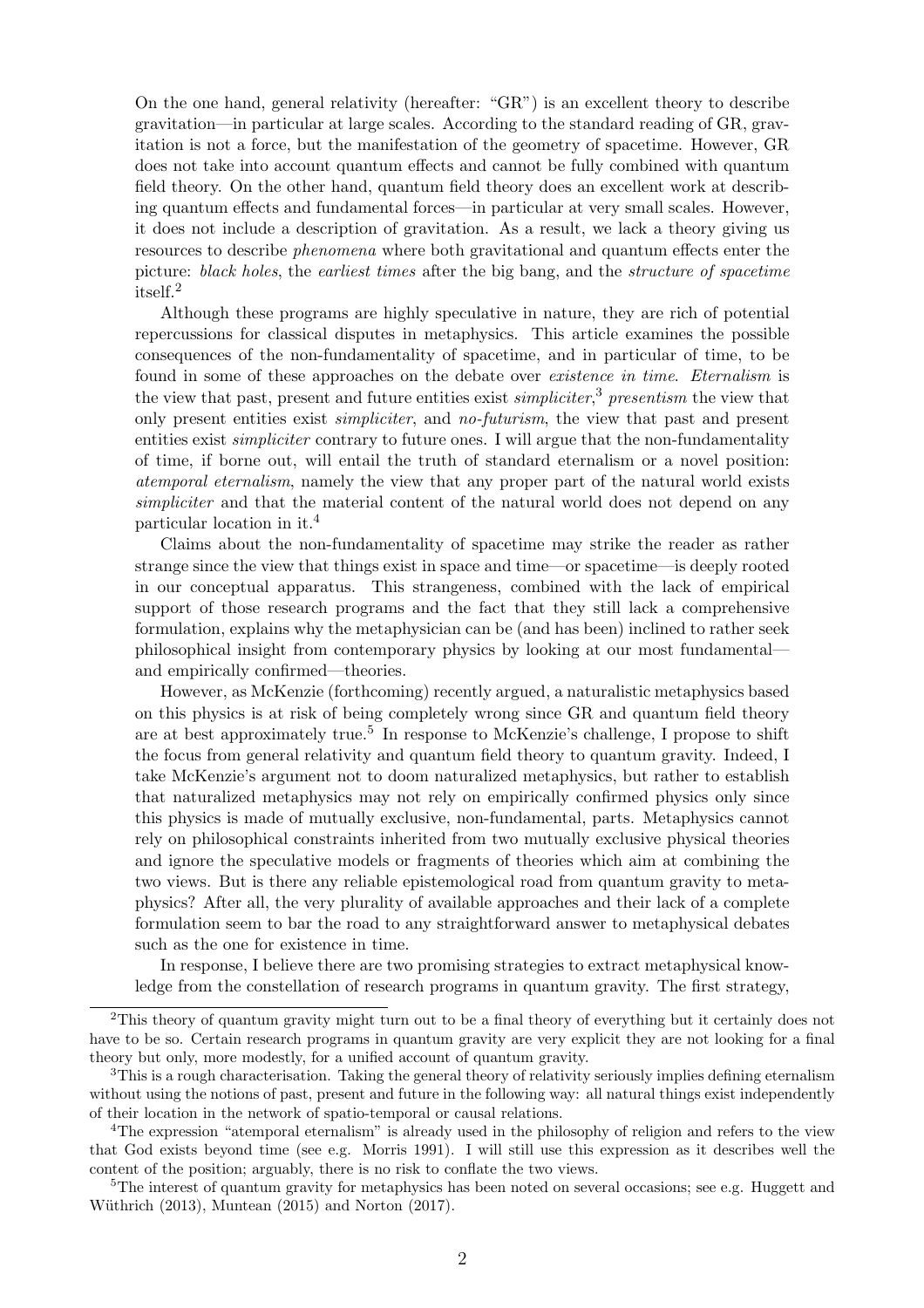that I will refer to as the ambitious epistemological path, starts with the realization that some features appear in all standard approaches to quantum gravity. This general presence gives a high justification to some claims about the nature of the world. For instance, as far as non-locality<sup>6</sup> appears in all theories of quantum mechanics and in quantum field theories, and as far as quantum gravity does not make non-locality go away, this feature inherits some substantial justification from contemporary physics as a whole.<sup>7</sup> Or, to take another example, the fact that a local split between two structures corresponding more or less to space and time is to be found in all empirically confirmed physical theories and in all approaches to quantum gravity establishes that our world can be locally split in a spatial or quasi-spatial structure on the one hand, and a temporal or quasi-temporal structure on the other hand (cf. Le Bihan and Linnemann 2019). One might generalize the situation by noting as Rovelli and Vidotto do:

As far as we know today, all that exist in nature are generally covariant quantum fields. (Rovelli and Vidotto, 2014, 19)

Understanding exactly the ontology behind a mathematical description in terms of generally covariant quantum fields is a tremendously difficult task. My point is not to defend a particular ontological interpretation here, but merely to mention that looking at research programs in quantum gravity allows us to take a step back in order to evaluate which part of the quantum and relativistic revolutions are—beyond reasonable doubt—to be preserved in the future. But this first road can hardly be taken as of today when it comes to the non-fundamentality of time. As Callender puts it:

Strategies for pursuing quantum gravity split in two, as do corresponding attitudes about time. If one feels that the quantum revolution provides the firmer or more promising foundation, then—as in superstring theory—one begins there and hence starts with a full-blooded time. If by contrast one believes that relativity provides the better starting point, then—as in loop quantum gravity—one begins with a theory wherein time is already demoted in some sense. In both cases one knows that the final product will be significantly different from relativity or quantum mechanics, and one needn't end where one begins. Nonetheless, these initial decisions about time tend to have serious ramifications later. Because the field is so split, one can find confirmation of almost anything one thinks about time. (Callender, 2017, 99, my emphasis)

As we shall see, and although string theory starts with a full-blooded time, it is not clear whether string theory will posit the existence of spacetime or time at the end of its journey: different opinions prevail within the string community. But luckily there is another, less ambitious, road one might examine when one aims at getting ontological insight from contemporary physics. Instead of looking for assumptions common to all approaches to quantum gravity, one might look at the specific ontological commitments of one or several research programs, and think about the consequences for metaphysics if this, or one of these, approach(es) turns out to be right. For instance, and simplifying, one might take the disappearance of spacetime in string theory to amount to the disappearance of at least space, because of the phenomenon of duality<sup>8</sup> and, perhaps as we shall see below, of time. In other approaches, on the contrary, the ontology we have seems closer to the denial of the existence of time, but preserves space—as in Barbour's ontology of

<sup>&</sup>lt;sup>6</sup>Non-locality refers here to the property ascribed to physical systems in response to the violation of Bell inequalities.

<sup>7</sup>This of course does not tell us yet what is the right metaphysical interpretation of non-locality. One might argue for instance that it entails *priority monism* (see Ismael and Schaffer, 2016) or, alternatively, a form of coherentism as defended by Calosi and Morganti (forthcoming).

<sup>8</sup>See e.g. Huggett (2017), Matsubara (2017, 3-4), Le Bihan and Read (2018) and Butterfield (forthcoming).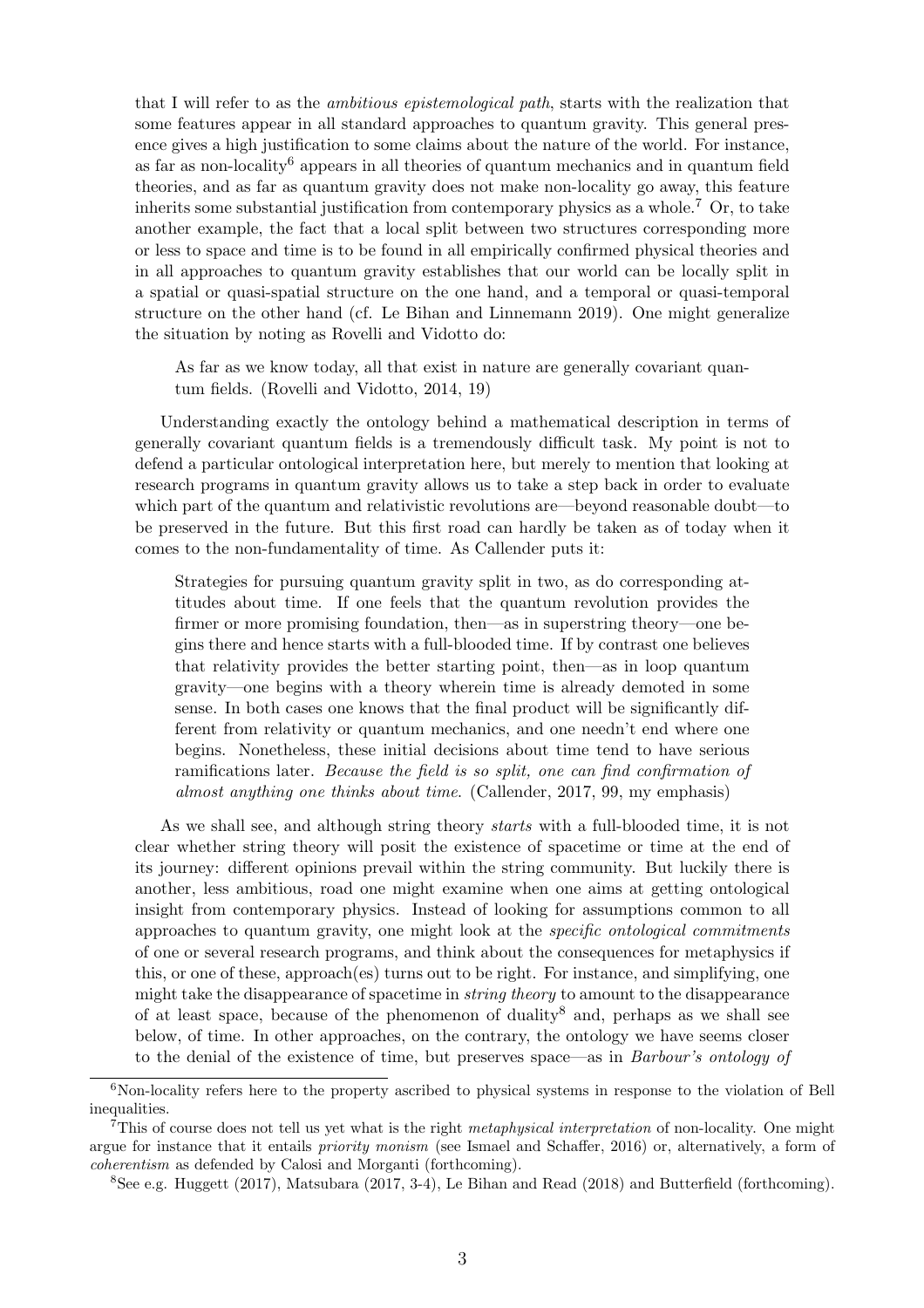time capsules.<sup>9</sup> Or it could be that both space and time are evacuated from the picture as in loop quantum gravity, as we shall see later on.

This second strategy, that I will call the modest epistemological path, delivers only conditional knowledge: if loop quantum gravity, or another approach denying reality to time were to be borne out, then we would have good evidence for a particular metaphysical claim. Although this approach might seem a bit disappointing, conditional knowledge remains knowledge and this project merits to be pursued. Furthermore, the building of ontological frameworks consistent with these approaches might even help clarifying their development—indeed, determining which ontologies are consistent or even suggested by quantum gravity remains the object of ongoing research.<sup>10</sup>

In section 2, I introduce the debate about existence in time. In sections 3 and 4, I describe the non-fundamentality of time in two approaches to quantum gravity, namely the two-dimensional field theory—which is an approach to string theory—and loop quantum gravity. In section 5, I argue that this non-fundamentality entails eternalism. In section 6, I present several metaphysical interpretations of the claim that time disappears at the fundamental level, some realist interpretations offering the possibility to escape eternalism. In section 7, however, I examine the fallout of those realist interpretations on the debate and argue that they also imply eternalism. I then conclude that all the philosophical interpretations of the non-fundamentality of time entail a form of eternalism.

#### 2 Presentism, No-Futurism, Eternalism

According to presentists, present entities possess the ontological privilege of existence: past and future entities do not exist simpliciter (see e.g. Bigelow 1996, Markosian 2004 and Bourne 2006). For eternalists (see e.g. Smart 1963, Mellor 1998 and Sider 2001), past, present and future entities exist simpliciter. No-futurism—also called past-presentism or the growing block view when regarded in conjunction with realism about the flow of time, tensed facts or another category of entities conveying the idea of a primitive becoming and of a change in the material content of reality depending on the time of reference states that past and present, but not future, entities exist simpliciter (see e.g. Broad 1923, Tooley 2000 and Button 2006, 2007).<sup>11</sup> The term *simpliciter* is here to show that (most) proponents who accept that the debate is genuine appeal to the notion of existence simpliciter, distinct from the notion of existence at a time. For instance, Platonism about mathematical entities, namely the view that mathematical entities do exist, is usually regarded as the view that mathematical entities exist simpliciter—and not in time at a particular temporal location or everywhen. The debate about existence in time, likewise, begins with the assumption that it is meaningful to ask whether past and future entities exist *simpliciter* or not. Importantly, all the players in the game agree that it is true that past entities do not exist anymore, and that future entities do not exist yet. What they disagree about is whether from the claim that past entities do not exist anymore we

 $11$ I am aware that the way I introduce the distinction between these views will sound problematic for many. On the one hand, philosophers of physics may complain that it does not take into account what we learn from General Relativity, in particular that we should avoid any reference to past, present or future entities, using instead the notions of anteriority and posteriority in a reference frame to define eternalism. On the other hand, metaphysicians might argue that we may approach the problem differently, for instance by avoiding reference to existence simpliciter. See e.g. Crisp (2004) and Deasy (2017) for discussion. However, the old-fashioned classification I use is helpful to introduce, as a first go, how we think intuitively of those views.

 $9$ See Barbour (2001) and Butterfield (2002), Healey (2002), Baron, Evans, and Miller (2010), Le Bihan (2015b) for philosophical discussion.

<sup>&</sup>lt;sup>10</sup>The question of how quantum gravity relates to existence in time is not new. Monton (2006) acknowledging that presentism is inconsistent with special relativity argued that presentism could in principle be recovered from a theory of quantum gravity; a claim that was criticized by Wüthrich (2010). The evidence that Wüthrich is right against Monton is compelling. My goal in this paper is, starting from there, to discuss eternalism and how it fits with the non-fundamentality of time.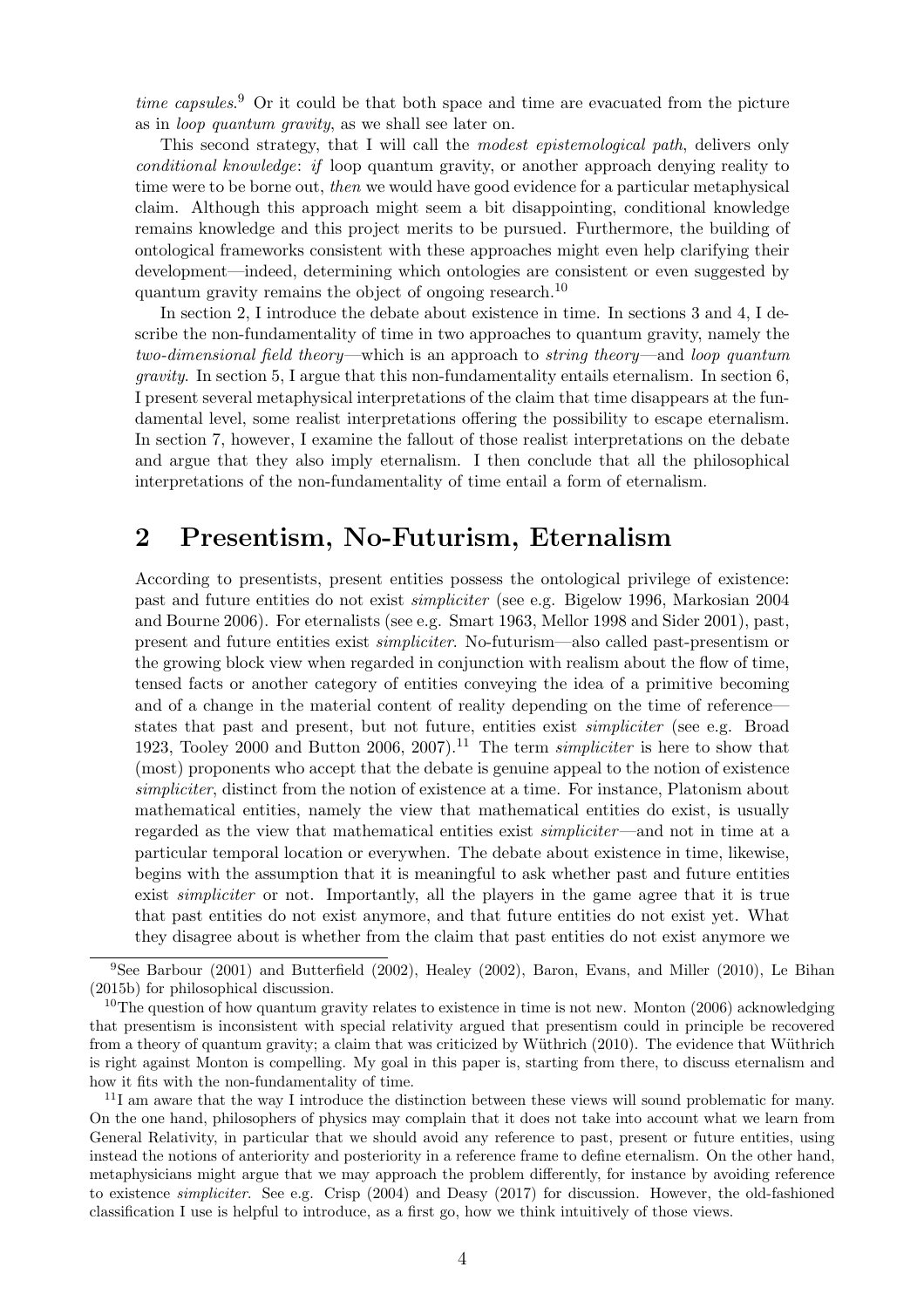should conclude that past entities do not exist *simpliciter*, or whether we should conclude that past entities do exist simpliciter, although at another temporal location (likewise for future entities). $^{12}$ 

Eternalism and presentism enjoy symmetric advantages and drawbacks. Eternalists may easily account for the truthmakers of past statements. Some parts of spacetime, including their material content, act as truthmakers for these statements. For example, if I say "Yesterday, I was in Chicago", this statement is true because there is a spatiotemporal part of reality—the volume of spacetime corresponding to the day of yesterday in Chicago–—that makes it true. But it seems difficult for the eternalist to account for the intuition that future contingent facts are unsettled. Indeed, by holding that future entities exist, we have to face a threat of *existential determinism*: if the material content of spacetime at the date of tomorrow (i.e., in a relativistic setting, a few hours from here in my future light cone) is already there, meaning that it exists over in the future as from here, the contingency of these events seem to be lost. For instance, if I say "tomorrow, I will be in Oxford", this statement is already true now, because the fact making it true exists as a part of space–time.<sup>13</sup> Presentists have to deal with symmetric drawbacks and advantages: they may explain why contingent future facts are unsettled—it is just because the future does not exist. But they have a hard time finding truthmakers for past statements since the past does not exist simpliciter. On the positive side of things, the presentist can easily accounts for the fact that "tomorrow I will be in Oxford" does not have a truth value yet: it is just that it does not have a truthmaker. It thereby accounts for our ordinary intuition that the future is not (at least completely) fixed. On the negative side of things, by refusing the existence of the world at the date of yesterday, statements such as "yesterday I was in Chicago" are threatened to lose their truth, and the past is at risk of loosing its fixity.

When it comes to relativity, it is important to notice that several attempts have been made to reconcile presentism with special and/or general relativity, such as the neo-Lorentzian reinterpretation of special relativity (Craig, 2001), Fine's fragmentalist approach to special relativity (Fine, 2005) and approaches looking either at cosmology or quantum gravity to find an objective foliation of spacetime (Monton, 2006). However they all fail for different reasons that I cannot review here. For a general overview and why "whatever presentism remains compatible with empirical facts and our best physics is metaphysically repugnant", see Wüthrich (2013). For an explanation of why the parameter called cosmological time to be found in the standard model of big bang cosmology, based on general relativity, does not help recovering a global foliation of spacetime that the presentist may rely on, see Wüthrich  $(2013, \text{ section } 5)$  and Smeenk  $(2013).^{14}$ 

No-futurism may sound appealing as a third way. By positing that past and present but no future—entities exist, no-futurism could, prima facie, inherit of the advantages of both eternalism and presentism—without their drawbacks. It is true that yesterday I was in Chicago because the part of spacetime at the date of yesterday exists *simpliciter* and includes myself (or a temporal counterpart of myself, or a temporal proper part of myself). But the fact that I will be in Oxford tomorrow is unsettled because there is no such thing as a volume of spacetime corresponding to the date of tomorrow and including the relevant content. However, no-futurism conflicts with general relativity, in the same way presentism does. The no-futurist will need an objective slice of spacetime

 $12A$  few philosophers of physics such as Dorato (2006) have argued or expressed the view that the whole debate lacks substance. Following Wüthrich (2012a), I will assume within the scope of this paper that temporal existence is an important and meaningful matter worth investigating.

<sup>&</sup>lt;sup>13</sup>But see Le Bihan (2015a, 2019) for a defense of the claim that eternalism is consistent with an open future.

<sup>14</sup>Another radical option is to replace GR by another theory empirically equivalent to its relevant sector—the set of solutions that could describe the actual world—and that would rely on a different ontology. This is the program behind shape dynamics (see e.g. Gomes et al. 2011).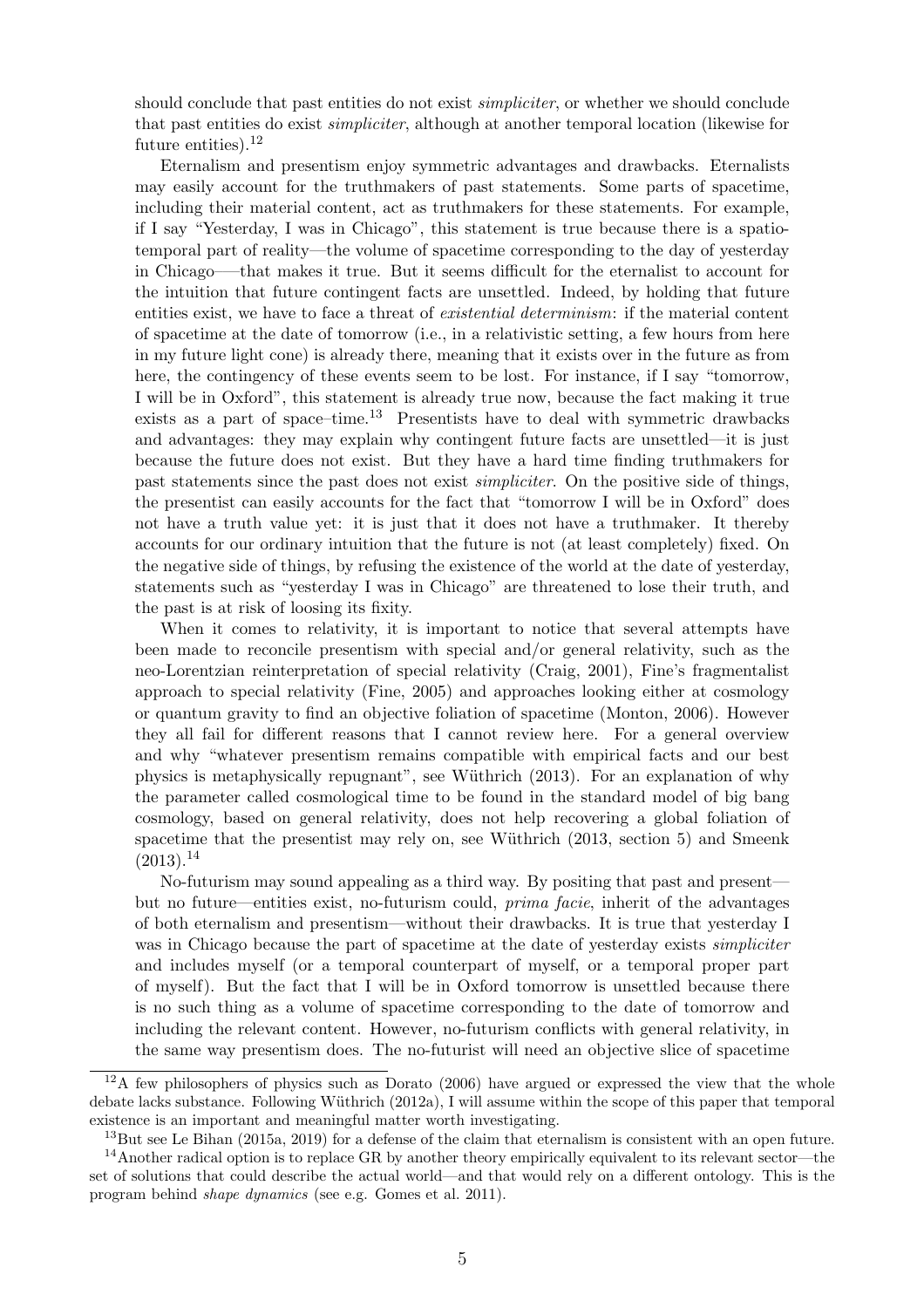corresponding to the border of being; but according to general relativity, there is no objective foliation of spacetime in spatial layers.

In the next section, I examine the potential disappearance of time in the two leading approaches to quantum gravity: string theory and loop quantum gravity.

#### 3 Time in String Theory

The status of time in the most popular approach to quantum gravity, namely *string* theory (ST hereafter), remains unclear. Indeed, there does exist an influential ontological interpretation of ST rejecting the existence of time—and as such, although ST is usually set up with a "full-blooded time", as Callender puts it, time may be regarded as a merely useful theoretical ladder that can be kicked away after it has been climbed. According to this *two-dimensional field ontology*, endorsed by one of the leading proponents of ST, Edward Witten, spacetime—including both spatial and temporal aspects—does not exist (see Witten 1996, reprinted in Callender and Huggett 2001 and Huggett, Vistarini, and Wüthrich 2013, section 3, Huggett and Vistarini 2015 and Baker 2016, section 4.2 for philosophical discussion). As Witten puts it:

...one does not really need spacetime any more; one just needs a two-dimensional field theory describing the propagation of strings. And perhaps more fatefully still, one does not have spacetime any more, except to the extent that one can extract it from a two-dimensional field theory. (Witten, 1996, 28)

So what are those two-dimensional fields exactly? To understand this, let us sketch out the ontological picture behind  $ST^{15}$  Strings are one-dimensional spatial entities extended through time, and one may regard any perduring string as a two-dimensional worldsheet.<sup>16</sup> One might then define an *internal spacetime*—corresponding to the twodimensional worldsheet swept out by the strings—living in a ten-dimensional background spacetime. Depending on how we think about the measurement problem and the notion of quantum superposition at the worldsheet level, we may end up with an ontology with superposed internal spacetimes (relying on a many-worlds approach to this superposition) requiring a many-to-one connection between the fundamental worldsheets and one and only one emerging relativistic spacetime, or a many-to-many connection between a quantum superposition of worldsheets and a quantum superposition of relativistic spacetimes. This depends on whether emergence should play a role or not in the quantum-classical transition and how we should analyze superposition in the first place.<sup>17</sup> Each string has a few properties. Some of these properties, namely vibrations, correspond to physical particles. Note at this stage that we do have two structures that could be called space or spacetime within the ontology of ST: the *internal two-dimensional spacetime* associated with the collection of strings fusing and splitting and the *ten-dimensional background* spacetime in which they live.

Now, we may ask to which, if any, of those two structures corresponds GR spacetime and, by extension, space and time as we observe them around us—insofar as space and

 $15$ For the technically-minded philosopher: I begin by sketching perturbative superstring theory—I will then comment on what might be expected, ontologically speaking, from a non-perturbative M-theory.

<sup>&</sup>lt;sup>16</sup>The ontology of ST sometimes also includes branes which are *n*-dimensional entities extended through time, giving rise to  $n+1$ -dimensional geometries. In this two-dimensional field approach, branes are not among the mereological building blocks of the world.

<sup>&</sup>lt;sup>17</sup>Also, one may ask whether the picture actually makes sense in case strings are not interacting, leading seemingly to various disconnected internal spacetimes. This has been pointed out by Keizo Matsubara according to Baker (2016, 10). This is an interesting issue for the two-dimensional approach but not necessarily an unpalatable one. Indeed, it may well be that the actual world is made of causally disconnected islands (see e.g. Bricker 2001).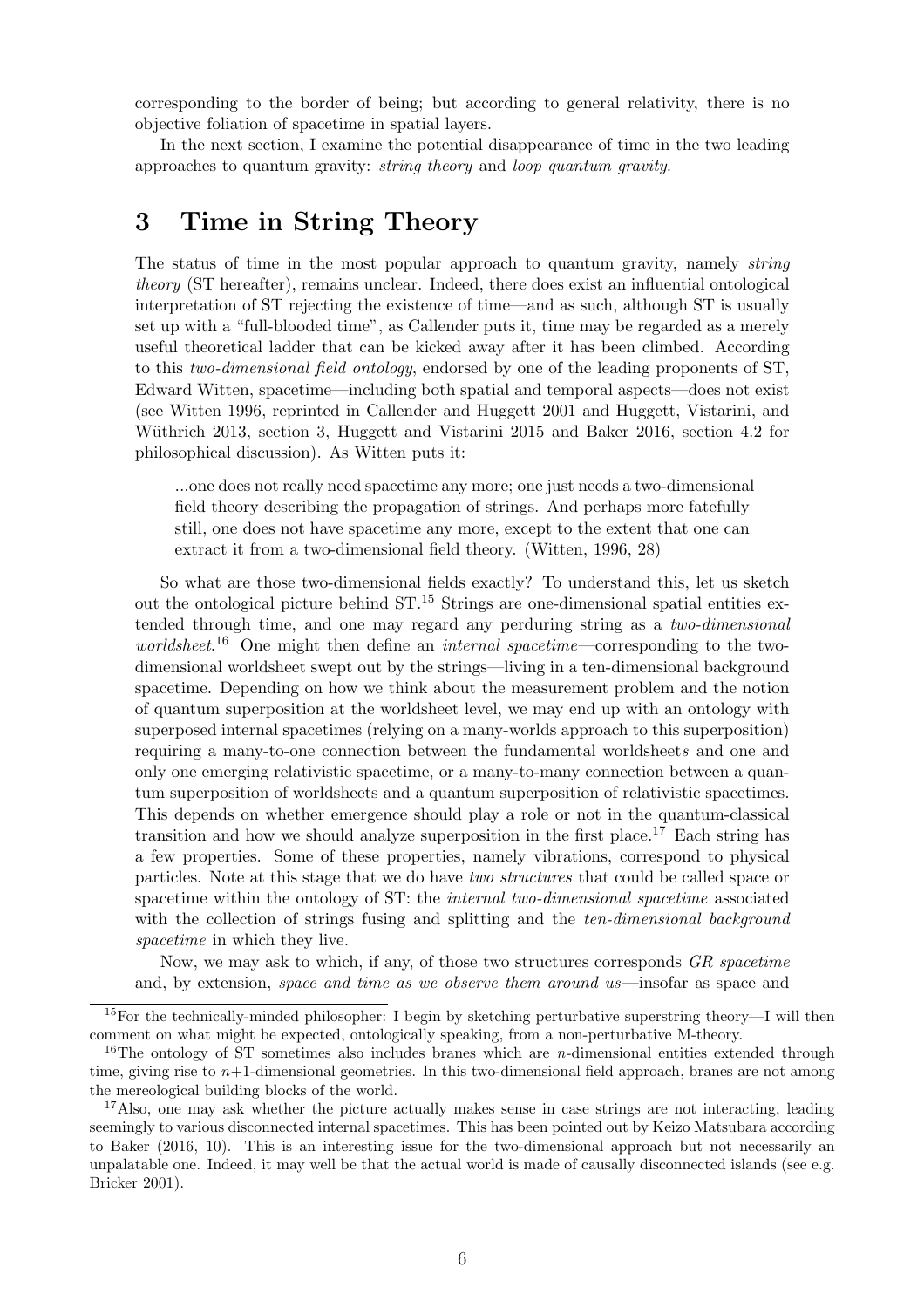time as we ordinarily perceive them may be regarded as local abstractions from GR spacetime. In order to ease the discussion, let us call, following Huggett (2017) and a particular use in the philosophy of quantum gravity community, the conjunction of GR spacetime and ordinary space and time "phenomenal" spacetime—which should not be equated with phenomenological space and time as usually understood in the broader philosophy community, namely to space and time as we ordinarily experience them. The question of importance for the metaphysician of time is then: Should we identify phenomenal spacetime with internal spacetime, background spacetime or neither of them? In other words, what is the relevant structure in the ontology of ST for addressing metaphysical questions about the nature of time?

Let us consider the perhaps most obvious answer to this question: *phenomenal space*time is the background spacetime in such a way that string theory simply asserts that physical spacetime is made of ten, and not four, dimensions, one dimension being time. If this were to be the case, then ST would not be saying anything novel with respect to GR about time. However, there exists a deep symmetry in descriptions of the background spaces, the so-called "target spaces"–namely, T-duality—which renders background space with different compactification radii *physically equivalent*. A natural *common core inter* $pretation<sup>18</sup>$  of dual descriptions then leads to the claim that this structure is not identical to phenomenal spacetime, which does have a determinate compactification radius. This T-duality seem to imply that background space is not real and makes it a poor candidate for identification with phenomenal space. However, this duality afflicts background space only and not background time—so in this view time remains fundamental and the issue is only about the emergence of GR spacetime from the background space.

What about *internal spacetime*? Could we identify time in this picture as the internal time within the worldsheet? This is the two-dimensional field proposal: the worldsheets, interacting and composing the global complex worldsheet, are regarded as the building blocks of the physical world. Instead of thinking of the strings as entities evolving in the background spacetime, in this picture the so-called background structure is regarded not as spacetime, but as a ten-dimensional vector field living on the two-dimensional worldsheet (for a more technical presentation, see Huggett, Vistarini, and Wüthrich 2013, 251-252). The world would literally be made of two dimensions at the fundamental level, in such a way that most of the complexity we observe at our scale would emerge from the very complex fluctuations of fields located on the worldsheet. So what is the nature of time if internal spacetime is the closest structure to phenomenal spacetime? As Huggett, Vistarini, and Wüthrich  $(2013, \text{ section } 3)$  explain, this internal time is subject to *confor*mal symmetry and thereby to *scale invariance*: attributions of durations between points within the worldsheet is a quantity that can be chosen arbitrarily, without making any physical difference in the worldsheet.<sup>19</sup> What it means is that although spatio-temporal ordering is still implemented in this picture, there is no matter of fact about definite temporal distances (i.e. durations) obtaining between couples of events (i.e worldsheet points).<sup>20</sup>

<sup>&</sup>lt;sup>18</sup>There do exist other ontological interpretations of duality (see e.g. Le Bihan and Read 2018). But what matters for our purpose is that, as Huggett (2017) argues, all interpretations start with the claim that we have no reason to identify GR spacetime with one dual background structure alone, barring the road to identifying GR spacetime with *any* background structure.

<sup>&</sup>lt;sup>19</sup>More technically: "the action is invariant under arbitrary local rescaling of the string metric" (Huggett, Vistarini, and Wüthrich, 2013, 254).

 $^{20}$ It could be objected that a non-perturbative string theory might change the fact that the two-dimensional field approach is a natural ontology for ST. It might indeed. However, first we do not have such a theory at the moment, and second M-theory might still be consistent with the two-dimensional ontology, which, after all, is supposed to approximate M-theory. For those two reasons it is worth investigating the ontological consequences of this view.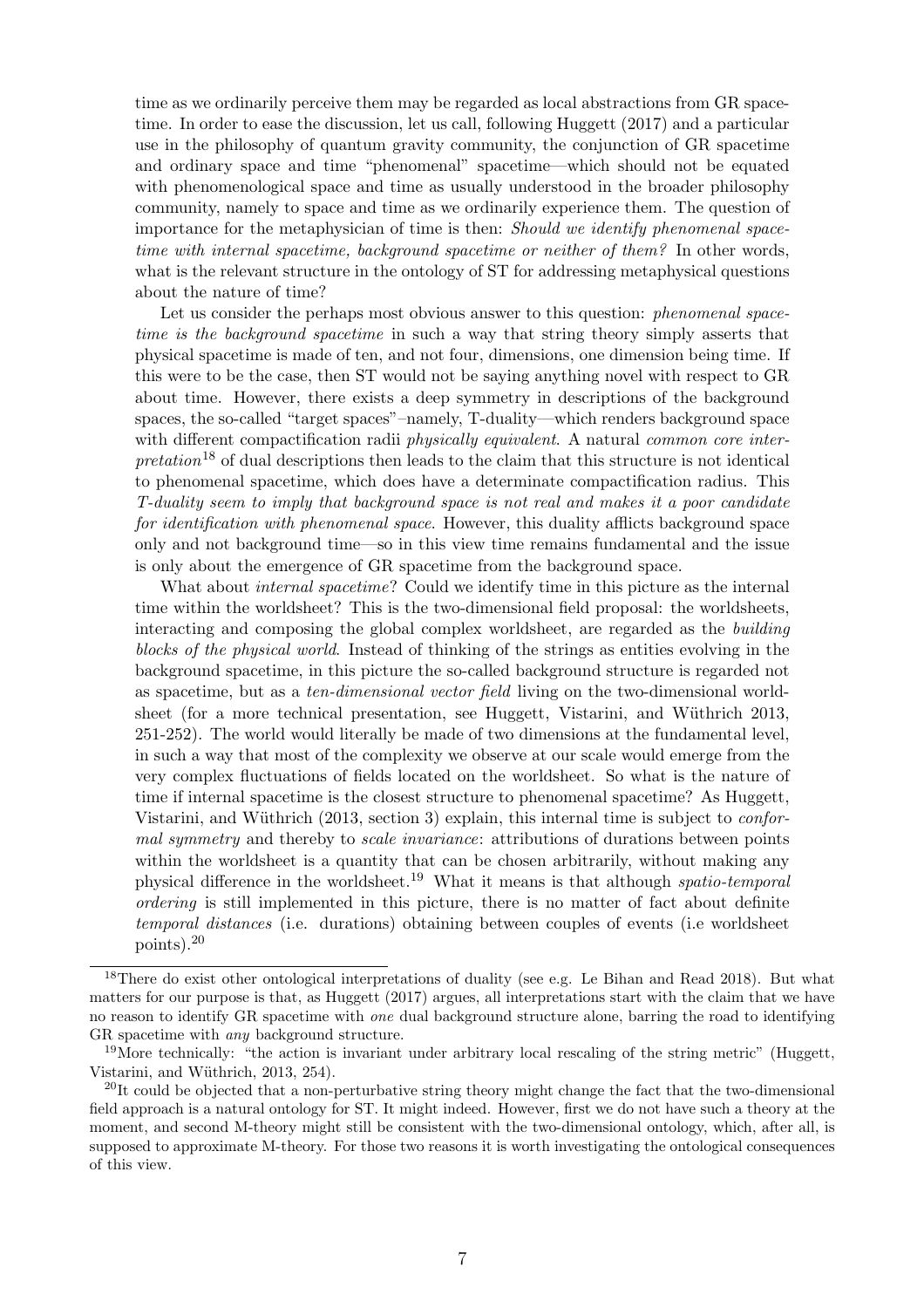#### 4 Time in Loop Quantum Gravity

Let us now look at *loop quantum gravity* (LQG here after), one of the most promising of these research programs denying the fundamental existence of time. According to LQG, what there is instead of spacetime are entities (or a structure) described by "spin networks"—namely, collections of nodes and relations (the loops) between these nodes (see Rovelli 2004 and Rovelli and Vidotto 2014; for a summary aimed at philosophers cf. Huggett and W¨uthrich 2013, 279-280). The 3D spin networks representations can be replaced by 4D representations called "spin foams", when we apply a dynamic to the spin networks. Spin foams are conjectured as sufficiently similar to GR spacetime to explain the empirical success of GR. Spin foams describe discretely valued volumes and areas prompting a question about the relation between these discrete structures and the continuous GR structure. But this is not the most important point. Importantly, this description of the structure in terms of discrete geometrical entities should not be conflated with the *fundamental structure of the world*; it should rather be regarded as a useful way to represent it and handle its quantum states (cf. Rovelli and Vidotto 2014 and discussion by Wüthrich 2017 and Healey forthcoming, section 3). The underlying ontology is regarded as not including spacetime (discrete or not).<sup>21</sup>

At the moment, I believe it is fair to say as Healey (forthcoming) does, that there is no consensus among physicists about the ontological nature of the fundamental LQG structure lurking behind the mathematical spinfoam structure. I propose to distinguish between two approaches in order to make sense of this fundamental structure. Either this fundamental structure has enough spatio-temporal structure to be described as a quasispacetime or it does not. According to the first approach, the fundamental structure is a "quasi-spacetime" which is very different from the ordinary spacetime—namely, spacetime as we theorize it with GR. But this structure also looks similar, to some degree, to the ordinary, phenomenal, spacetime by sharing properties with GR spacetime (for instance by being made of concrete physical relations organized in a network). According to this approach, this structure shares the metaphysical profile of GR spacetime by belonging to a general category of "physical spacetimes". According to the second approach, the LQG structure should rather be regarded as a structure that is not spatio-temporal at all. The LQG structure is a sort of physical structure hard to categorize ontologically that can only be described in purely algebraic terms. This approach entails that it is impossible to make sense of the LQG structure in terms of the metaphysical categories used in general to conceive of the spatio-temporal natural world (relations, properties, events, etc.) and that the content of the black box should not be analyzed at all in terms of those metaphysical categories.

Importantly for our purpose, and independently of the way we think about the status of the fundamental structure, the organization of the LQG structure may not correspond systematically to the spatio-temporal ordering of events, as described by GR: indeed, in some models of LQG, some relations of adjacency in the LQG structure correspond to relations of large spatio-temporal distances in the GR structure. See e.g. Markopoulou and Smolin  $(2007)$  and Huggett and Wüthrich  $(2013, 279-280)$  for a philosophical discussion.<sup>22</sup> It entails in particular that it happens that what we regard as large temporal distances in GR correspond to relations of adjacency in LQG. And here it is important to see that this point holds independently of the attitude we take regarding the nature of the fundamental structure. What matters here is not whether the black box is "metaphysically empty", being only described by algebraic mathematics, or whether we can

 $21$ See Norton (2015).

<sup>&</sup>lt;sup>22</sup>Disordered locality remains speculative for two reasons. First, disordered locality has been shown to apply to space, in some models. One should expect disordered locality to apply also to timelike separated events, but this is a conjecture. Second, since we do not have any fully worked out theory of LQG, we cannot exclude that disordered locality in general might be linked to a mathematical artifact with no physical content.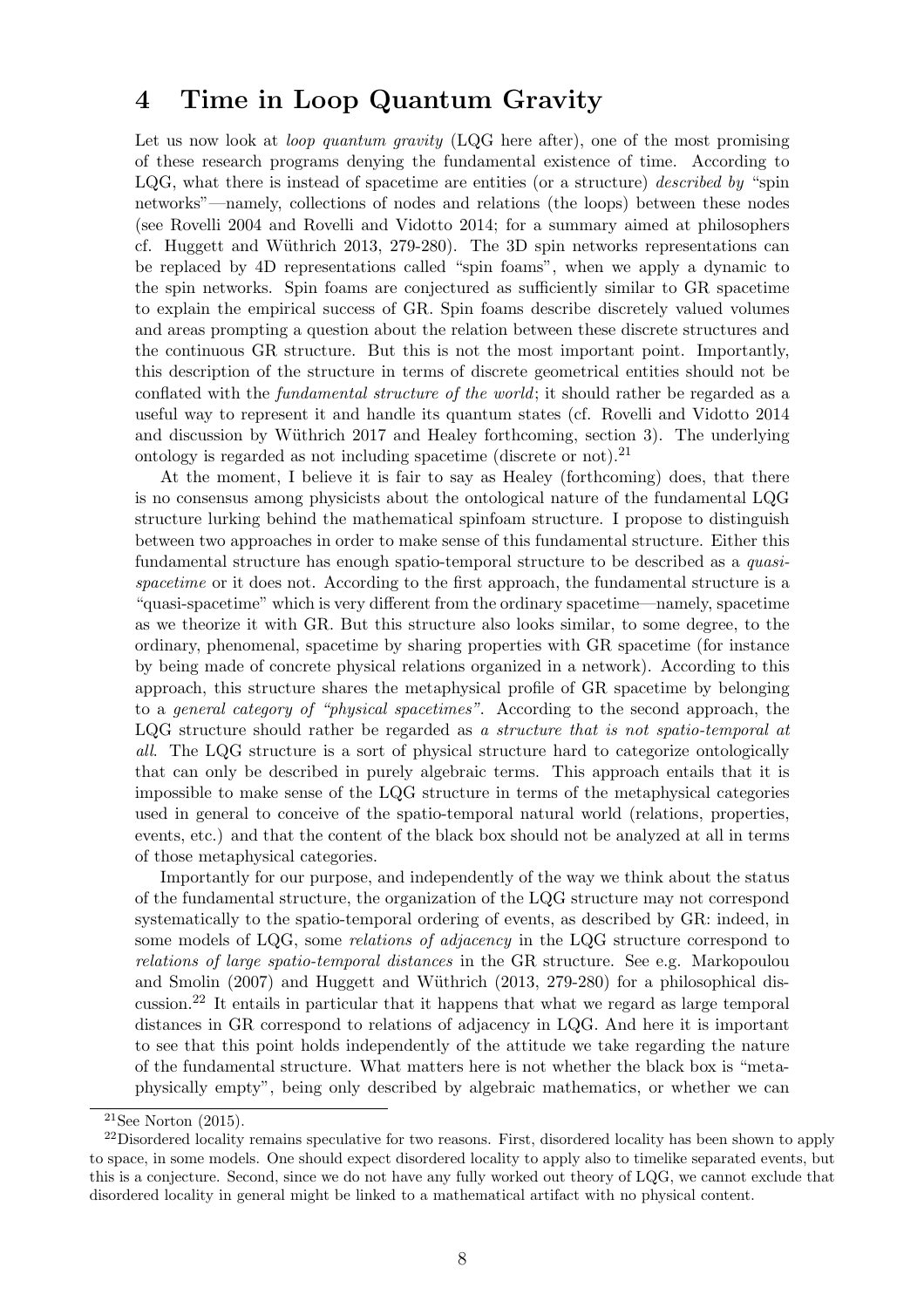attribute an internal metaphysical structure to this physical structure in terms of, say, relations and nodes. What matters is that the way we must ascribe quantum states to the black box—independently of what there is in the black box—deviates from the system of locality described in GR. Therefore, what comes under attack with the non-existence of fundamental time in LQG is not only the shift from a discrete structure (in LQG) to a continuous structure (in GR), or from the quantum to a classical world. The very existence of the *partial ordering of events* as we observe them in daily life, and conceptualize them through GR, might only be an approximation at our scale of what is really the case.

#### 5 Consequences for Existence in Time

As a result, if further work shows that the right ontological interpretation of ST does not include time, then we will end up with a situation in which the two most popular approaches to quantum gravity assert that time is absent from our most fundamental description of the natural world. This would give us strong evidence in favor the nonfundamentality of time along the ambitious epistemological path that I mentioned in the introduction. I will not take a stance on this though; within the scope of this paper I merely point out, along the modest epistemological path, that some approaches to quantum gravity entail the non-fundamentality of time.

This denial of the partial ordering of events in LQG, and of duration in ST, is more radical than what we usually find in the recent philosophy literature. Indeed, in the metaphysical and phenomenological literature, it is quite common to argue that time does not flow (the quite standard B-theory), and that the notion of flow corresponds to a perceptual or linguistic artifact (see for instance Paul 2010, Frischhut 2015 and Benovsky 2015). Also, it is sometimes argued that time does not own an intrinsic direction (the C-theory according to which the temporal dimension is only made of non-orientated relations). In a relativistic setting, these claims amount respectively to the claims that spacetime is not flowing along a temporal direction, or that spacetime does not own an intrinsic direction. However, it is almost universally agreed that although spacetime is less temporal than what is commonly thought, there does exist a local split between space and time in the actual world (see e. g. Callender 2017, chap.  $6$ ).<sup>23</sup>

How does the non-fundamentality of time, in the LQG and ST contexts, compare with these metaphysical claims made against the existence of some features usually ascribed to time? Those approaches do not focus on dispensable properties belonging to the rich conception of time such as flow and intrinsic directionality but with bulk properties of time: *ordering* and *temporal distances*. However, these attacks on bulk properties of time are not as radical as they could be because these approaches preserve a distinction between quasi-spatial and quasi-temporal structures, namely a local split between quasi-space and quasi-time, like in GR (see Le Bihan and Linnemann 2019, section 3.2). This situation leads to a subtle verdict: the two most promising approaches to quantum gravity entail the non-fundamentality of time if duration and/or GR partial ordering are regarded as essential properties of time or, in other words, as necessary conditions for time to obtain. However, if the only necessary condition for time to obtain is the possibility to distinguish locally in the structure a set of directions, then LQG and the two-dimensional field approach to ST do not entail the non-fundamentality of time. Following Le Bihan (2015b), I will assume that this question is a merely linguistic matter, and will focus on a

<sup>&</sup>lt;sup>23</sup>For any four-dimensional volume in spacetime, the temporal dimension differs from the three spatial dimensions with respect to several features. To give a simple example, GR is locally special relativistic in the sense that one can always pick a local coordinate system such that at its origin: (1) the metric takes the form of the Minkowskian metric, and (2) the dynamical matter equations remain invariant under Lorentz transformations. This in turns also means that the SR-distinction between space and time is inherited at least locally. But note that our actual world distinguishes space and time in various, and seemingly logically independent, ways: Callender names this feature the "fragmentation of time" (Callender, 2017, chap. 6).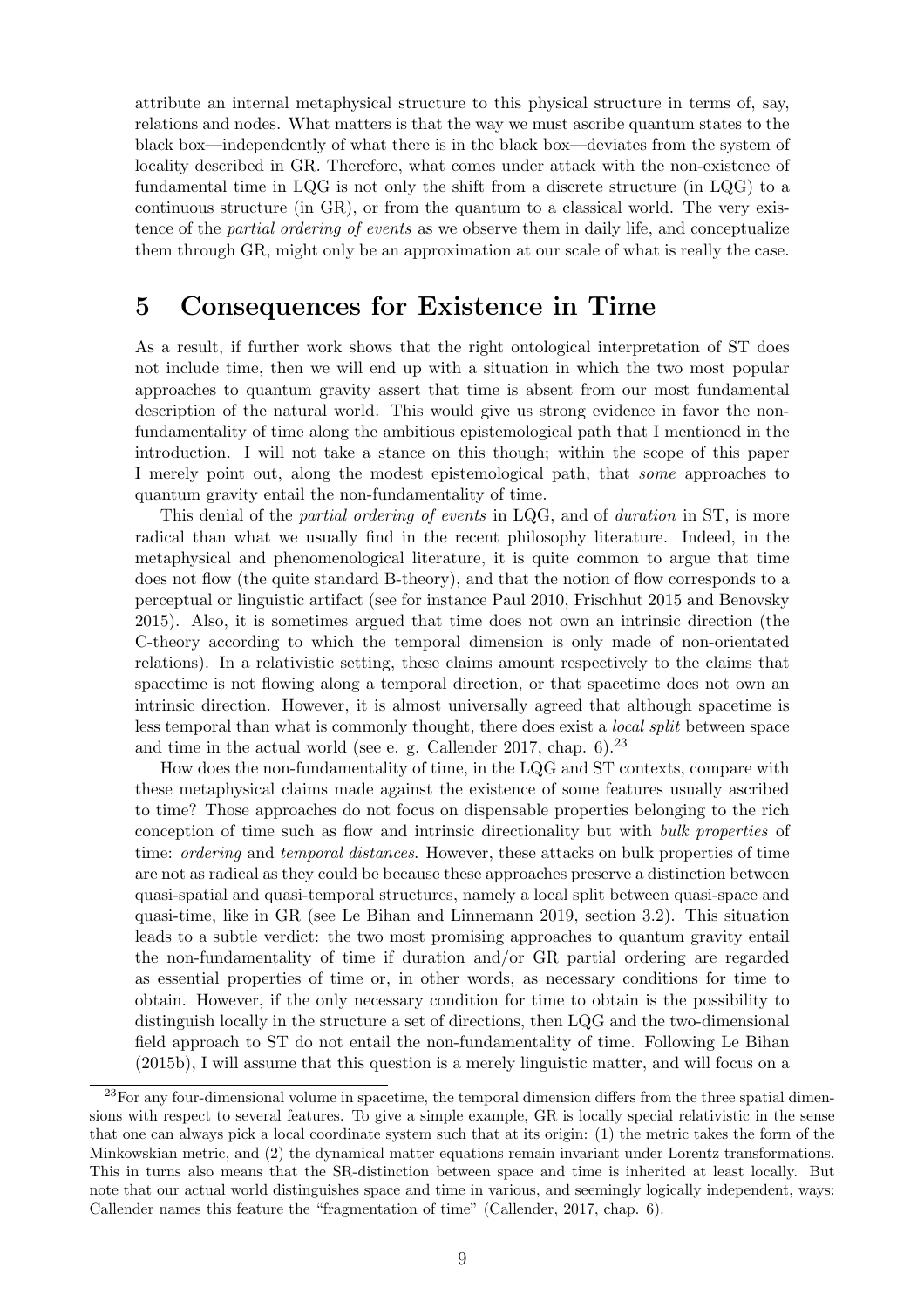more substantial question: in the two cases at hand, do we have *enough of time* in order to express the classical views of existence in time?

In the context of LQG, disordered locality conflicts with presentism, no-futurism and, we shall see, implies a particular understanding of eternalism. Presentism and no-futurism rely on the conceivability of a global separation between three zones of reality: the past, the present and the future. In GR, this global separation needs to be forced on the model, which does not offer any reason to believe that there is such a thing. But let us admit that this is so for the sake of argument. Say that  $[a, b, c, d, e]$  is an ordered collection of timelike separated events, causally connected on a particular timelike worldline in the GR description and that LQG describes those entities as:  $a',b',c',d',e'$ . Now let us suppose that we are localized at c and that there is an objective foliation individuating a special slice of spacetime including c. This imposed foliation from the macroscopic level will appear in the fundamental LQG description to be in conflict with disordered locality. For instance, although event b is causally before c, and event d is causally after c in the GR description, disordered locality entails that it sometimes happens in the LQG description that c' is not between b' and  $d'$  (because of the existence of a different ordering, and excluding the case of spacelike separated events). Therefore, the macroscopic foliation used to distinguish between objective past, present and future zones of the macroscopic spacetime can only be a statistical approximation, obtained by neglecting disordered locality. But if the macroscopic foliation is a statistical approximation then it does not seem right to take it to carve nature at its joints. This is an issue for presentism and no-futurism since a macroscopic foliation carving nature at its joints is a preliminary condition required in order to define those views. What about eternalism? As eternalism does not need relying on a genuine metaphysical distinction between the past, the present and the future (namely, on an A-theory), it may avoid this issue. However, even the Btheoretic eternalist view—namely, the view that all natural things exist independently of their location in the network of spatio-temporal or causal relations—is threatened to some degree by disordered locality: if the causal ordering of events, which is part of the ontology according to the B-theory, is only a statistical approximation then the very core causal structure of the four-dimensional world is emergent and may not be used to define eternalism.

Therefore, disordered locality requires adopting another view about existence simpliciter in the natural world. I call this view "atemporal eternalism": all proper parts of the natural world exist simpliciter and the material content of the natural world does not depend on any particular location in it. This timeless view resulting from disordered locality may sound like standard eternalism when it comes to existence, and indeed it is very similar to it. In fact, I take atemporal eternalism to clarify the fact that eternalism is only superficially tied to the existence of time. What matters with eternalism is not that all things equally exist in time, but rather than all things that are parts of the natural worlds equally exist. This core eternalism can be then complemented with the view that the location system that allows us to target different parts of the natural world should be formulated in terms of time or spacetime locations in a spatio-temporalist framework—or, on the contrary, in a non-spatio-temporalist ontology with a non-spatio-temporal system of location. Indeed, whether or not "atemporal" eternalism is just standard eternalism well-conceived is a terminological dispute that may be given various reasonable answers. What matters here is that the new eternalist account—independently of whether one wants to classify it as a form of standard eternalism, or as a new kind of eternalism—is more radical by preserving the core idea behind eternalism, namely that existence is not restricted to our immediate spatio-temporal surroundings<sup>24</sup>, without committing further

<sup>24</sup>One might argue that this expression of "surroundings" does not make sense in this context. But if so, then it strengthens the fact that we are not dealing with standard eternalism here. Furthermore, whether this expression does or does not make sense here depends on whether the fundamental LQG structure should be identified to a quasi-space or not. If it is a quasi-space, then it should in principle be possible for this structure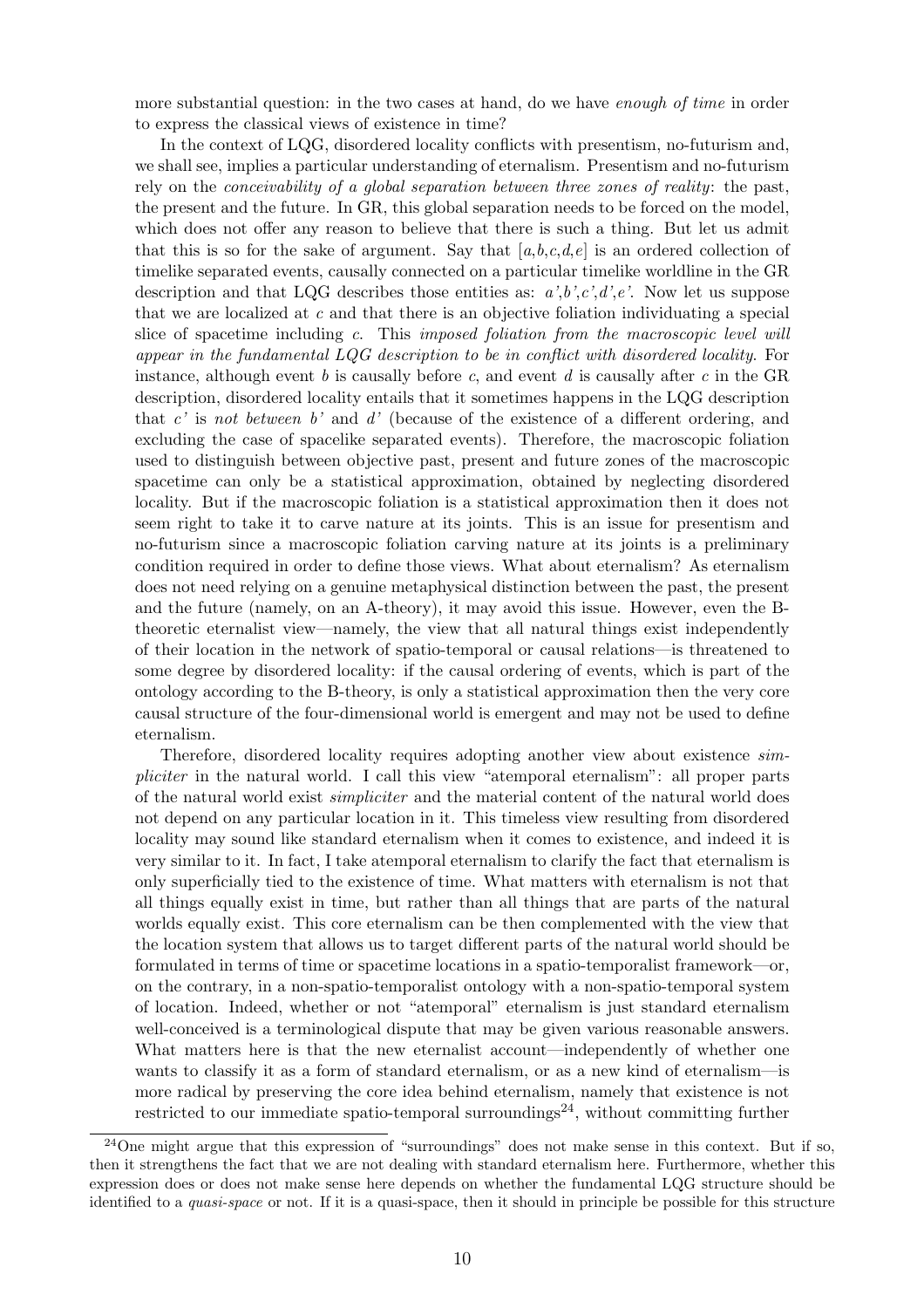to the claim that there exists some way, either in A-theoretic terms or in B-theoretic terms, to slice in a non-approximative way the four-dimensional cosmos into 3D hypersurfaces. In other words, according to atemporal eternalism, any physical entity, independently of its location in the fundamental structure, exists simpliciter and does not depend for its existence on any vantage point in the structure. There is no change in the material content of reality because there is no objective time, and reality—taken as a whole—does not change. Compare this with standard eternalism: relatively to any time  $t$ , all other entities located in time at other instants do exist simpliciter—since existence simpliciter does not depend on the temporal location within the temporal structure. Or, in a relativistic framework, relatively to any part of spacetime, all other parts of spacetime, including their material content, exist *simpliciter*. In standard eternalism, we find a reference to time—if only to claim that this reference does not constrain what exists—when in atemporal eternalism such a reference is missing. But, importantly, the two views agree that the range of existence simpliciter does not depend on any vantage point in the (temporal or atemporal) structure: existence is not a local matter. In other words, independently of the location in the non-spatio-temporal structure, the scope of what there is will range over the totality of physical entities existing in, or constituting, the physical structure. As such, atemporal eternalism is faithful to the spirit of standard eternalism but goes one step further in the denial of the classical terms of the debate, by rejecting the possibility to distinguish locally (in A-theoretic or B-theoretic terms) between zones of time.

From the claim that the two most promising approaches to quantum gravity entail the non-fundamentality of time and thereby, as we just saw, (standard or atemporal) eternalism, we may conclude along the moderate epistemological path that we have substantial, but no absolute, evidence in favor of the truth of some sort of eternalism.<sup>25</sup>

## 6 Eliminativism, Reductionism and the Derivative View

Let us now turn to the question of what it means that time (meaning, depending on the context, duration or temporal ordering) does not fundamentally exist. Indeed, one may argue that although presentism, no-futurism and standard eternalism may not apply at a fundamental level of description, under certain hypotheses it may nonetheless be the case that these views may correctly describe other scales of descriptions. In order to examine this possibility, I will distinguish between three conceptions of the non-fundamentality of time. The three interpretations follow closely a classification made by Le Bihan (2018a), Le Bihan (2018b), Le Bihan and Linnemann (2019) and Le Bihan (forthcoming) about the non-fundamentality of spacetime. As we shall see, the classification works as well in the case of the non-fundamentality of time.

In the philosophy of mind, we may distinguish between different issues: easy problems

to have enough geometrical features to use meaningful quasi-spatial predicates modeled on spatial predicates. <sup>25</sup>The perhaps most famous approach to quantum gravity that, it has been claimed, is consistent with—or even suggests—a growing block interpretation is the *causal set theory* (see e.g. Rideout and Sorkin 1999, Dowker 2006, Dowker 2014 and Earman 2008, Huggett 2014, Wüthrich 2012b, Wüthrich and Callender 2016, Callender 2017, section 5 for a philosophical discussion). Although, I cannot go fully into detail here, I simply want to point out that in this approach the growth is only local. As Callender (2017, 100) puts it: "[the] 'birthing' process is said to unfold in a 'generally covariant' manner". There is no unique way to group together different causal sets that are not causally connected and to take a stance on which of them do exist as of the perspective of a particular causal set. It simply is impossible to quantify over what exists in other causal sequences as from the perspective of a particular causal set in this picture. Therefore, this growing view is not the classical growing block package including the no-futurist component. This view could more adequately be described as a "growing octopus view" since one might think (metaphorically) of all the various causally disconnected growths as octopus' tentacles extending independently. (Note that the metaphor is not completely accurate since the tentacles should split again and again into novel tentacles.)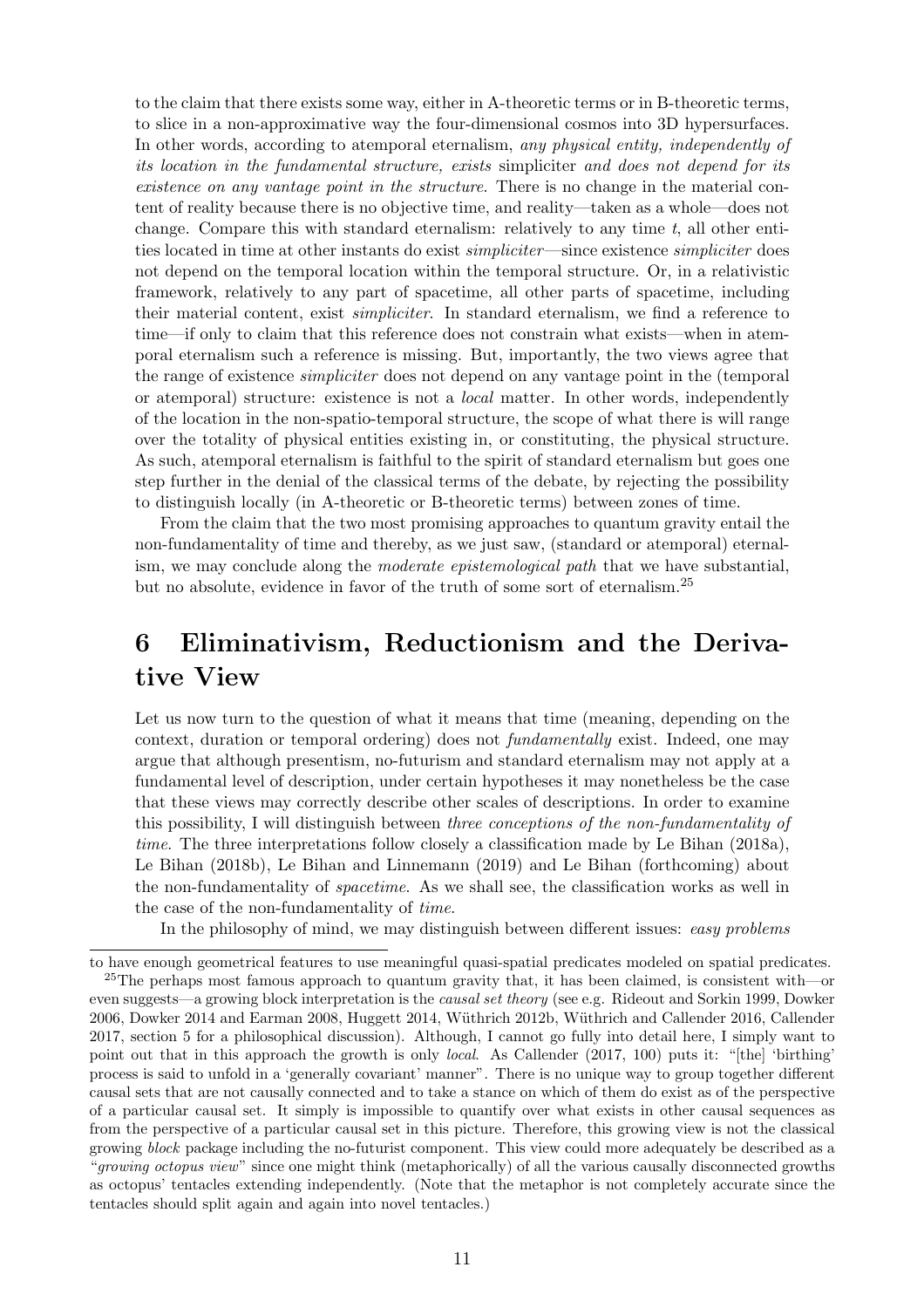and the *hard problem of consciousness*. The easy problems consist in finding the necessary and sufficient conditions for the existence of mental states, couched in scientific terms, plus explaining away intentionality. In contrast, the hard problem of consciousness asks about the correct ontological interpretation of the relation of consciousness with the physical world. What is the source of the correlations between mental states and physical states? Do we observe these correlations because the mental is identical with physical phenomena? Or do we have here distinct kinds of substances or properties related by a relation of some kind? Or does it mean that the mental is a pure illusion and does not exist? With consciousness, because of the qualitative aspect of our experience, the "what it is like to experience", and its subjective aspect, the fact that these experiences seem to point in the direction of a subject having these experiences, we develop a rich terminology quite hard to translate in the vocabulary of physics. It seems that we have a mystery to deal with, namely the presence of an apparent explanatory gap between two terminological worlds that seem to be very different: the physical realm and the mental realm. This problem is said to be hard because it does not seem that science could help us to solve it. It appears to be quite abstract, perhaps rooted in the concepts we use to describe the world.

A similar hard problem of spacetime appears to some extent in the context of spacetime emergence: it seems that offering a formal derivation of a spatio-temporal theory from a non-spatio-temporal theory is not enough to make sense, ontologically speaking, of the apparent conceptual discrepancy between the primitive notions of the spatio-temporal theory, and the primitive notions of the non-spatio-temporal theory (see Maudlin 2007 for a discussion of the issue in quantum mechanics, Huggett and Wüthrich 2013 for a discussion of the issue in quantum gravity with an epistemological focus and Le Bihan forthcoming for a clarification of the ontological issue).

Likewise, the "hard problem of  $time$ "—in analogy with the hard problems of consciousness and the hard problem of *spacetime*—addresses the explanatory gap between a temporal theory and a timeless theory. The temporal vocabulary is deeply rooted in our conceptual apparatus, and it is far from clear how we should regard the reference of this vocabulary, metaphysically speaking, if time is not fundamentally real. What matters here is that, even if we manage to solve the "easy" problem in offering a derivation of general relativity and quantum field theory from the novel theory, a gap will still have to be filled: why is it the case that a temporal theory works as an approximation of a timeless theory? As with the hard problems of *consciousness* and *spacetime*, I suggest to divide the possible answers to the hard problem of time in three categories: dualismthat for a reason that will become clear, I will call the derivative time view—reductionism and eliminativism.

Dualism is the view that both the fundamental timeless structure and the derivative temporal structure are real. The term "dualism" entails the existence of two categories of entities, but it does not say much about the relationship obtaining between the two categories. In particular, it remains silent on whether one collection of entities is more fundamental than the other. The idea, here, is that the structure described by a forthcoming theory of quantum gravity, and the entities this structure is made of, are more fundamental than the structures and entities described by both GR and quantum field theory. Therefore, I will choose to refer to this view under the name of "derivative time view". According to the *derivative time view* (Wüthrich, 2012b) time exists derivatively.<sup>26</sup> The derivative time view requires to posit three things: first, layers of reality (i.e. ontological levels in contrast to merely descriptive, epistemological levels), second, a mind-independent ontological connection between the entities constituting these levels of reality, third, a more-fundamental-than relation obtaining between the entities making up these levels. This relation of fundamentality might be primitive or defined with respect

 $^{26}$ Wüthrich goes as far as defending that closed timelike curves might be excluded at the fundamental level while nonetheless obtaining at the derivative level (Wüthrich forthcoming).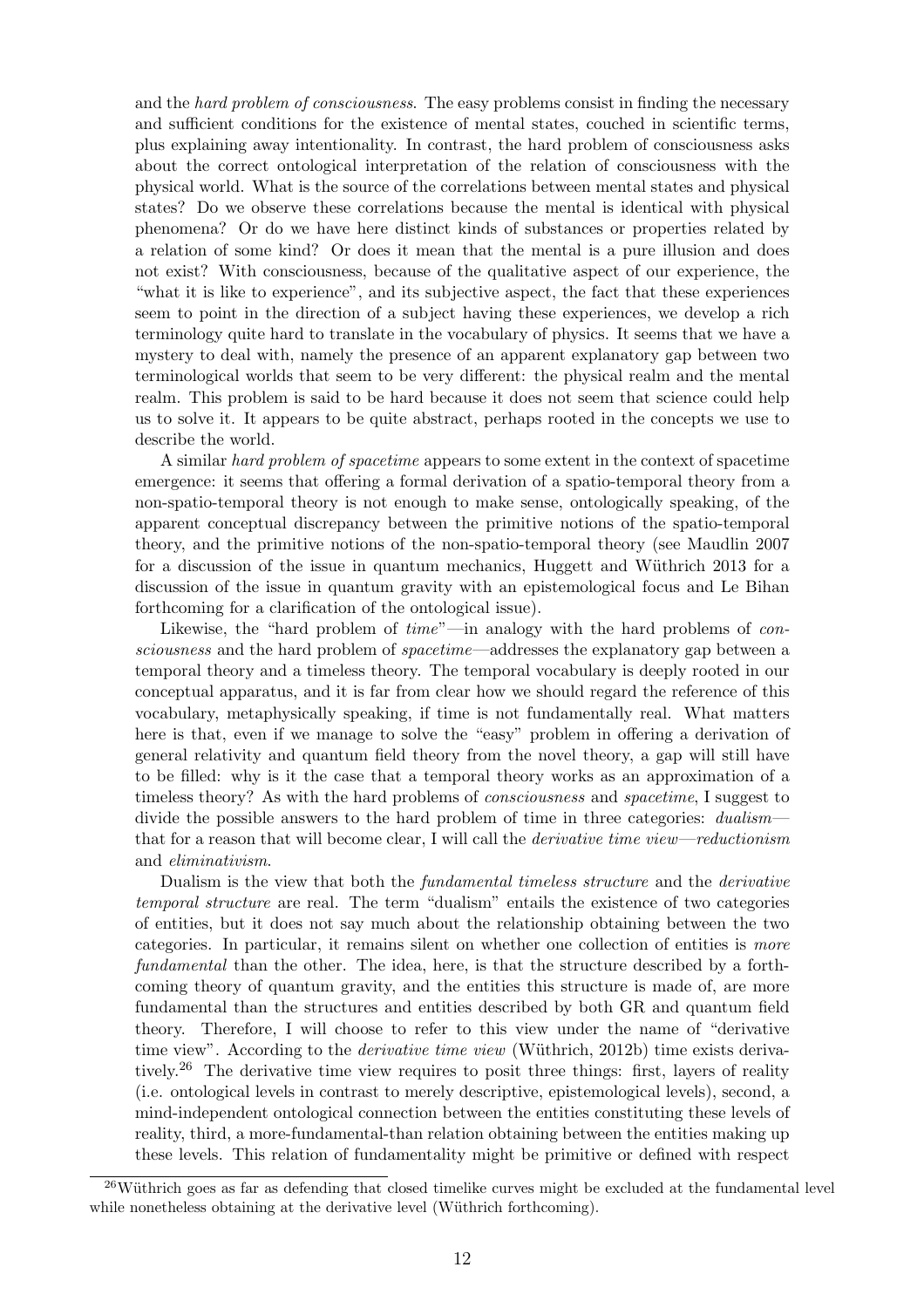to another notion, say a grounding relation, or a building relation (see Bennett 2017).

According to the reductionist view (Le Bihan, 2018b), both temporal and timeless entities are real; however, it does not entail—*contra* the derivative view—that reality is stratified in levels with the temporal level being less fundamental than the timeless one. Temporal, or more precisely for this matter, spatio-temporal entities can be regarded as being literally composed of non-spatio-temporal entities by using the notion of logical composition as introduced by Paul (2002, 2012). The notion of logical composition was introduced in order to formulate the view that material objects (like chairs) are genuinely composed of their properties (say, their colors, shapes, and primitive locations). This shows that it is conceivable to regard the natural world as being structured of various metaphysical categories, and that composition need not relate entities that belong to the same metaphysical category. The reductionist view does not accept this mereological bundle theory (the view is at odds with the claim that spatial or spatio-temporal locations are primitive properties), but it posits that wholes and their parts need not belong to the same metaphysical categories. It is not clear how we should analyze the temporal realm and the non-temporal realm in terms of metaphysical categories, but the point is that, whatever the relevant analysis turns to be, we may regard the connecting device between the two realms as being some sort of composition. Like the derivative spacetime view, the reductionist view acknowledges the existence of both temporal entities and timeless entities. And it posits a mind-independent relation obtaining between the two kinds of entities.

Therefore, the difference between the derivative and the reductionist views is that the first states that the notion of composition cannot account for spacetime emergence, when the second identifies spacetime emergence with a particular case of composition, stressing that composition need not always be spatio-temporal. The reductionist view, by selecting logical composition as a primitive notion to do the trick of relating the spatio-temporal to the non-spatio-temporal avoids ontological anti-reductionism, namely stratifying reality into ontological levels.

What about *time eliminativism*? According to eliminativism, only the structure described by the fundamental theory exists. Spacetime is not fundamentally real because it does not exist *simpliciter*. In this ontology, there is no need for levels of reality, trans-level connecting devices and more-fundamental than-relations. Although this approach might seem metaphysically appealing, it makes the problem of empirical coherence (Huggett and Wüthrich, 2013) more salient by denying that evidence justifying our theories are localized in some non-fundamental spacetime. Wüthrich brings our attention to this point when he writes:

[It] is a necessary condition for an empirical science that we can at least in principle measure or observe something at some location at some time. The italicized locution, in turn, seems to presuppose the existence of space and time. If that existence is now denied in quantum theories of gravity, one might then fear that these theories bid adieu to empirical science altogether. It thus becomes paramount for advocates of these theories to show that the latter only threaten the fundamentality, but not the existence of space and time. (Wüthrich, 2017, 298).

I take these three options to be exhaustive: the emergence of time means that time derivatively exists, reductively exists, or does not exist.<sup>27</sup> I will not take position on these

 $27$ Explaining emergence in terms of reduction might come as a surprise for the reader mainly trained in philosophy of mind or philosophy of emergence since emergence is often defined negatively as an impossibility to reduce a terminological framework to another one. But note that in physics and philosophy of physics, it is common to regard emergence and reduction as consistent tenets since emergence is a broader term (see e.g. Butterfield 2011).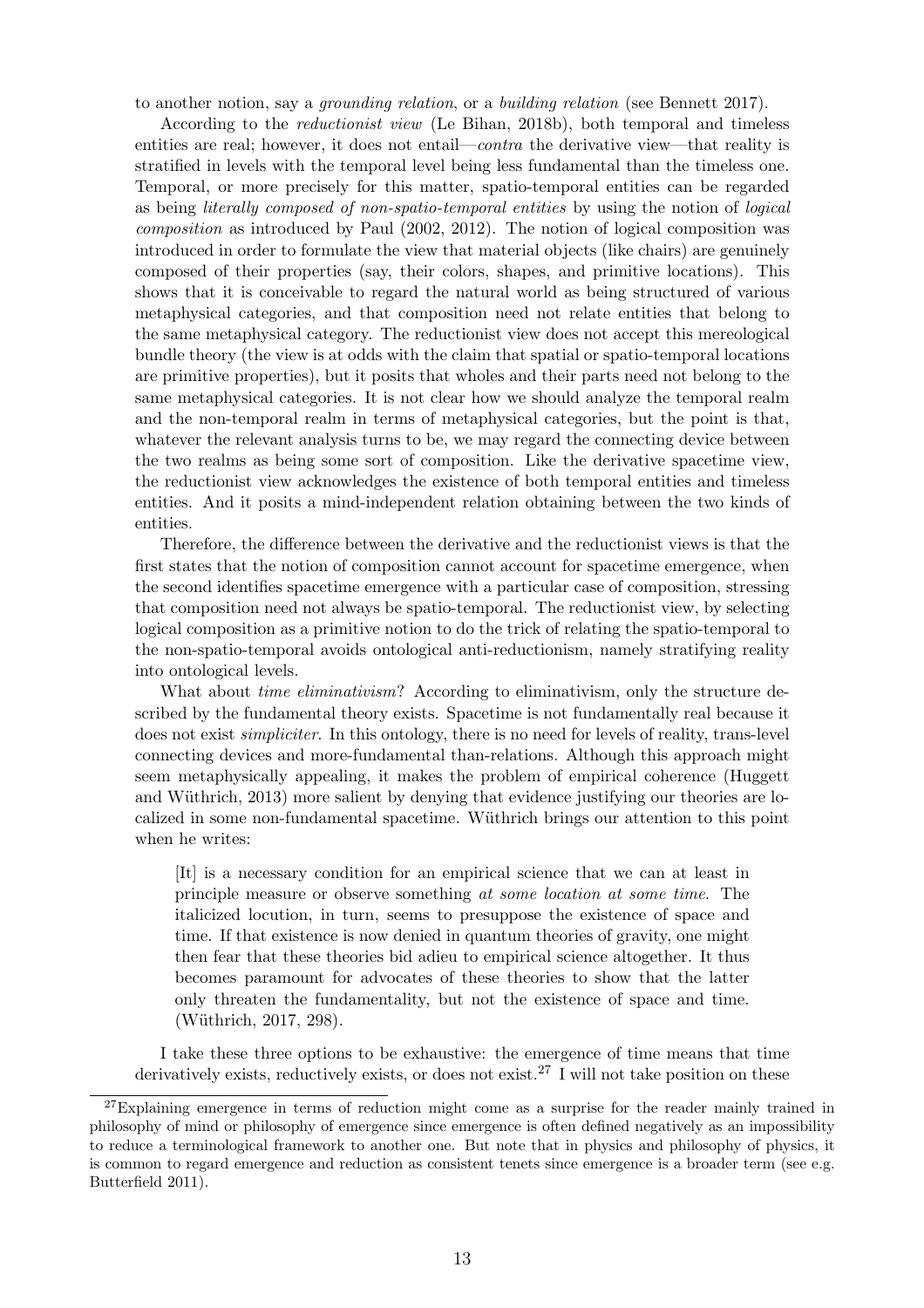possible interpretations here and will rather examine their consequences for existence in time.<sup>28</sup>

The consequences of eliminativism for existence in time are self-explanatory: the view entails standard eternalism in the case of the two-dimensional field approach to ST and atemporal eternalism in the case of LQG. But the possibility that time might emerge in the sense of being derivatively or reductively real leads us to a new question: could it be that one of the classical views about existence in time is correct about the macroscopic level but not about the fundamental level?

#### 7 From Realist Views to Eternalism

In this section, I argue that if the derivative time view, or time reductionism, is the correct interpretation of time emergence, then (standard or atemporal) eternalism is true. When we accept that time emergence should be interpreted along a stratified picture, time being derivatively or reductively real, how should we understand the debate over existence in time? To begin with, according to time realism (namely, the disjunction of the derivative view and the reductionist view), both the fundamental<sup>29</sup> non-spatio-temporal and the spatio-temporal structures are real. This approach may prompt two questions.

First, is the fundamental ontology presentist, eternalist or no-futurist? As I have argued in the previous section, according to LQG and ST, the fundamental structure should be interpreted as being eternalist. Second, could the (derivatively or reductively) real temporal structure be regarded as described by presentism, no-futurism or eternalism? In other words, could it be that, although the world is, say, atemporally eternalist at the fundamental scale of description, the world might display at other scales—and in particular our macroscopic scale—a different temporal ontology such as presentism, no-futurism or standard eternalism? In response to this question, it could be argued that it would be somewhat strange to claim that different temporal ontologies might obtain at distinct levels of reality. If standard or atemporal eternalism holds true at the basal level of description, i.e. the one accurately described by a quantum theory of gravity, perhaps the same should be the case at higher levels of description. In other words, the natural world should satisfy, one might perhaps claim, a principle of trans-level metaphysical homogeneity. According to this principle, ontology must be the same at all levels of description: entities must fall under the same primitive metaphysical categories and satisfy the same metaphysical principles. For instance, if properties are *universals* then properties are universals at all ontological levels, at the fundamental and at any other level. Properties do not suddenly become, at a particular scale of description, tropes or

<sup>28</sup>Braddon-Mitchell and Miller (2019) recently claimed that only the eliminativist interpretation of time emergence is worthy of philosophical discussion. They write:

Let us distinguish between what we call weakly timeless theories and strongly timeless theories. Weakly timeless theories are theories in which although there is no time at a fundamental level, time, or something very time-like, emerges at a macro level. [...] In what follows we shall not be interested in weakly timeless theories, since although it is an interesting discovery that time is emergent, rather than fundamental, no particular philosophical problems arise from such theories, and it is not really clear that calling these theories timeless is appropriate. (Braddon-Mitchell and Miller, 2019, 1808)

Their claim is puzzling. They merely consider the possible emergence of time within a particular physical theory and do not consider the emergence of a temporal physical theory from a distinct physical timeless theory. Explaining how such an emergence is possible constitutes a highly interesting philosophical issue.

<sup>29</sup>For the ease of presentation, in what follows, I will use the expression "fundamental ontology" and refer to entities being more fundamental than other entities, assuming that the word "fundamental" should be interpreted differently depending on whether we are operating under the assumption of the derivative view (then we have a notion of fundamentality which is not identical with mereological composition) or time reductionism (then the more-fundamental-than relation is just logical parthood).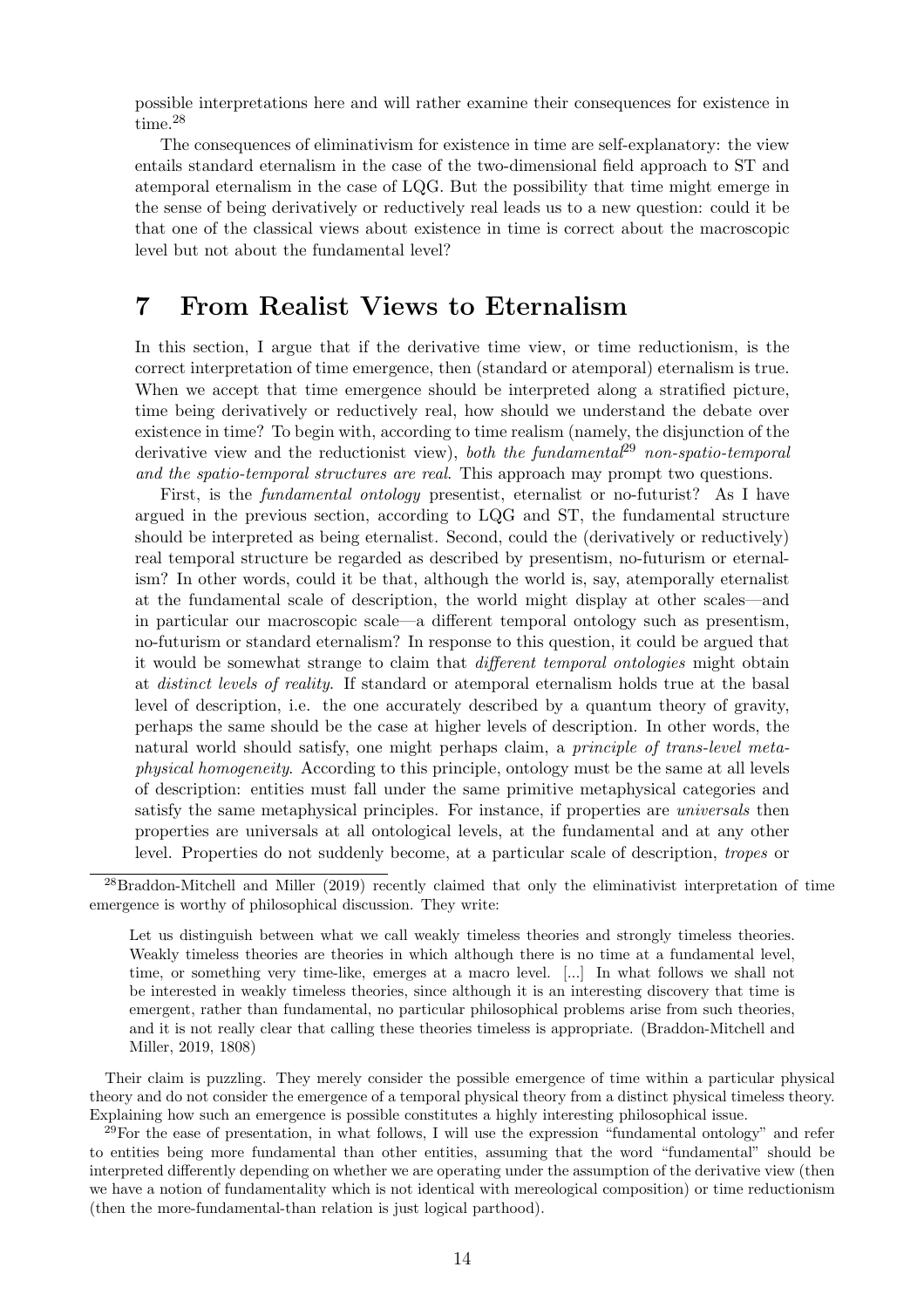classes of objects. Or, to take another example, if the fundamental ontology is one of objects, then the derivative ontology cannot be an ontology of facts. If trans-level metaphysical homogeneity is true in general, then it is true in particular for existence in time. Such a principle is *prima facie* appealing by being grounded in considerations of *ontolog*ical parsimony: why multiply the ontologies within the actual world if it is possible to account for philosophical issues with the same ontology at all descriptive levels?

However, I believe this line of thought should be discontinued for at least three reasons. First, this principle already comes under attack with the derivative time reading: by definition, time (or, more precisely, spacetime) is real at the derivative level but not at the fundamental level. Therefore, operating under the assumption of the derivative time view is already a departure from the principle of trans-level metaphysical homogeneity. In other words, subscribing to the derivative view amounts to opening Pandora's box by rejecting the universality of metaphysical homogeneity—undermining the possibility to use it blindly as a systematic methodological guiding principle.

Second, one might argue that one simply does not share this intuition and subscribe to ontological pluralism according to which the ontology differs at various scales of descriptions. This move is quite common when it comes to defending a form of theoretical anti-reductionism for special sciences such as molecular biology or quantum chemistry grounded in some ontological anti-reductionism—namely, the conjunction of ontological pluralism and of an indexation of the various ontologies to scales of description. And if in this case, differences about what exists generate classes of contradictory facts about what exists (we will discuss this with more detail below), one should take note that it has been argued on several occasions that it might well be that the world is made of contradictory facts constituting temporal fragments (cf. Fine 2005) or dual fragments (see Le Bihan and Read 2018, section 5).

Third, intuitions based on phenomenological experience alone cannot vindicate any philosophical claim about the ontology of scales which remain out of phenomenological reach. Our phenomenal intuitions arose in a particular setting—namely, a particular level  $L^*$ , and it would be premature to extend the ontology of  $L^*$  to all Ls on this base alone. To put it metaphorically, we may well have evolved in a monochrome ontology which is not representative of the colorful richness of distinct ontological systems constituting reality—and obtaining at different ontological levels.

For these three reasons, we need to carefully examine the possibility of *scale fragmen*talism, namely that different ontologies might obtain at different scales of description, as a way to combine the non-existence of time at the fundamental level with one of the three temporal ontologies at human scale.

I will now offer a specific argument against scale fragmentalism for the particular case of temporal ontology. Let us assume that atemporal eternalism accurately describes the fundamental structure, but not the higher levels. The higher-level ontology is captured by one of the three other views: presentism, no-futurism or standard eternalism. The view entails an indexation of existence *simpliciter* to particular levels. To put it differently, existence *simpliciter* becomes relative to levels, and there is no existence *sim*pliciter simpliciter. Relatively to a particular ontological level, the range of what exists simpliciter differs (or can differ) from the range of what exists *simpliciter* relatively to other levels. Therefore, it entails restricting the notion of existence simpliciter to levels. Existence simpliciter is existence simpliciter -relatively-to-a-particular-level. We should thereby distinguish between two kinds of existence *simpliciter*: relative existence *sim*pliciter (existence simpliciter at a particular ontological level) and universal existence  $simpliciter$  (trans-level existence  $simpliciter$ ). In the resulting view, relative existence simpliciter (namely, temporal existence) may vary in scope from one level to another.

Let us take a venerable example: the event E of Caesar crossing the Rubicon. This event E is regarded as obtaining in the past as of our 21th century perspective. According to presentism, E does not exist simpliciter. Now, according to the derivative time view,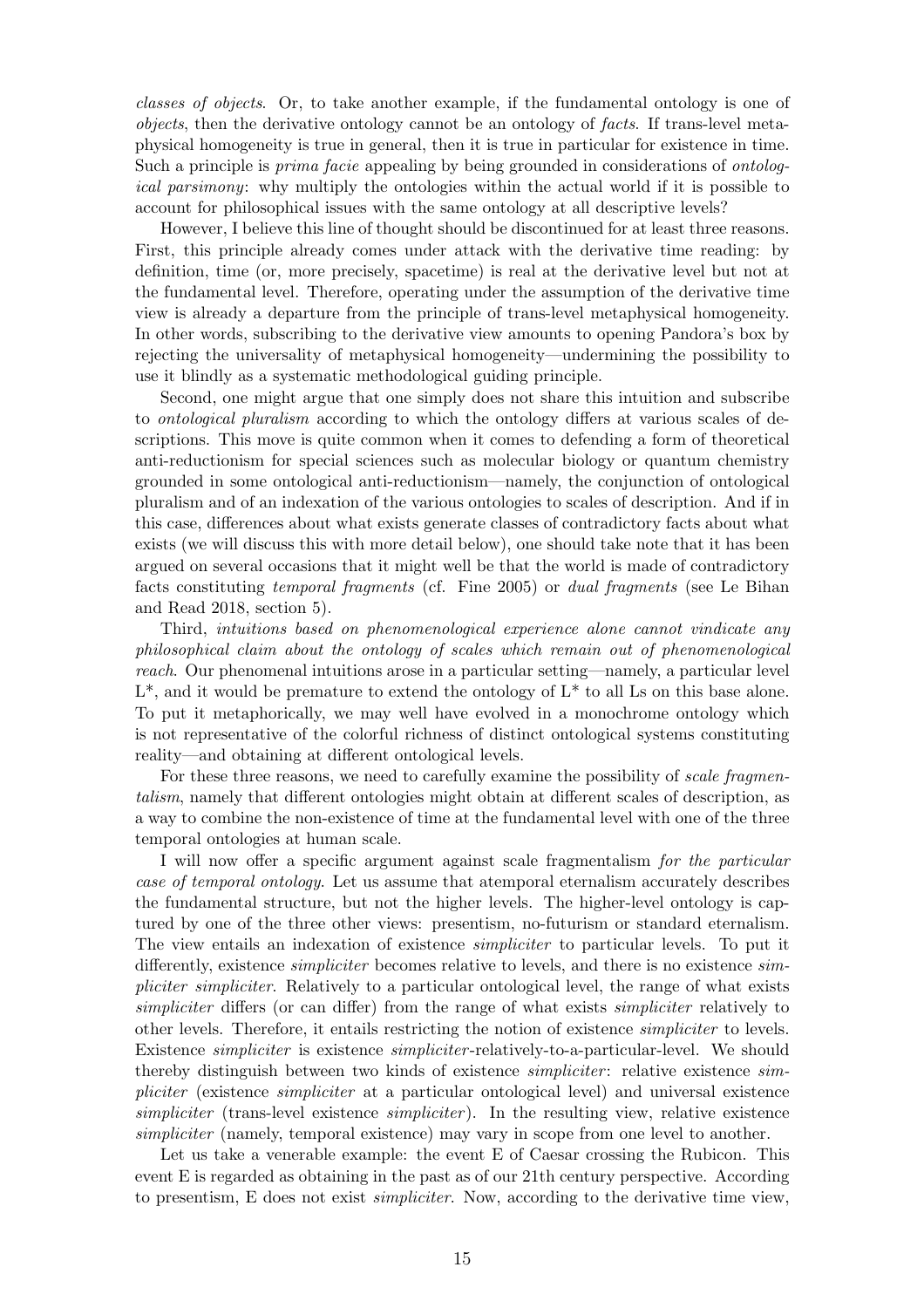this may only be true at the derivative level and presentism should be reinterpreted as the view that  $E$  does not exist simpliciter relatively to the higher level. However, in the context of time emergence, E may be traced back to—i.e. associated with—a proper part of the fundamental non-spatio-temporal structure. Because eternalism adequately describes the fundamental structure, the grounding base of E in the fundamental structure exists *simpliciter*, relatively to any perspective in the fundamental structure. Therefore, a proponent of derivative presentism would have to claim that it is both true that E does and *does not* exist *simpliciter*. Although the grounding entity atemporally exists from the view point of the fundamental structure, the grounded entity does not exist simpliciter as of the view point of the derivative structure. This relationalist line of thought (existence simpliciter is indexed to levels) offers a way out for presentists and no-futurists.

However, it has the unpalatable aftermath of relativizing existence *simpliciter* to levels, destroying the possibility to describe what there is in an absolute way. Thus there is no definite answer to the question of whether Caesar exists simpliciter since, in this picture, existential facts are to be relativized to scales of description. Furthermore, such a heavy theoretical framework (that requires subscribing to the derivative view against reductionism), by introducing so many ontological devices—ontological levels, distinct ontologies indexed to those levels and existential facts relativized to those levels—sounds rather undermotivated. Although scale fragmentalism allows, logically speaking, to defend derivative presentism or derivative no-futurism—some rather weak views since they concede that they do not apply at the fundamental level—this may only be done at the prohibitive cost of subscribing to radical ontological claims. So the only thing the proponents of presentism and no-futurism can do is to buy weak versions of their view at a tremendous cost. As a result, it is reasonable to assume that existence simpliciter does not depend upon scales of description, with the implication that realist interpretations of time emergence (the derivative and the reductionist views) also entail standard or atemporal eternalism.

#### Conclusion

The non-fundamentality of time as we find it in loop quantum gravity and string theory, interpreted either in the eliminativist way or along some kind of realism, entails eternalism. Consequently, the dispute between presentism, no-futurism and eternalism may well be empirically settled in favor of standard eternalism, with the two-dimensional field approach to string theory, or atemporal eternalism, with loop quantum gravity.

### Acknowledgments

For helpful comments on an earlier draft of this essay, I would like to thank Jiri Benovsky, Annabel Colas, Alberto Corti, Claudio Calosi, Fabrice Correia, Tiziano Ferrando, Vincent Grandjean, Rasmus Jaksland, Niels Linnemann, Cristian Mariani, Keizo Matsubara, Robert Michel and two anonymous reviewers. Special thanks to Nick Huggett and Christian Wüthrich for their invaluable feedback. This work was supported by the Swiss National Science Foundation.

#### References

- Baker, David John. 2016. "Does string theory posit extended simples?" Philosopher's Imprint 16.
- Barbour, Julian. 2001. The end of time: The next revolution in physics. Oxford University Press.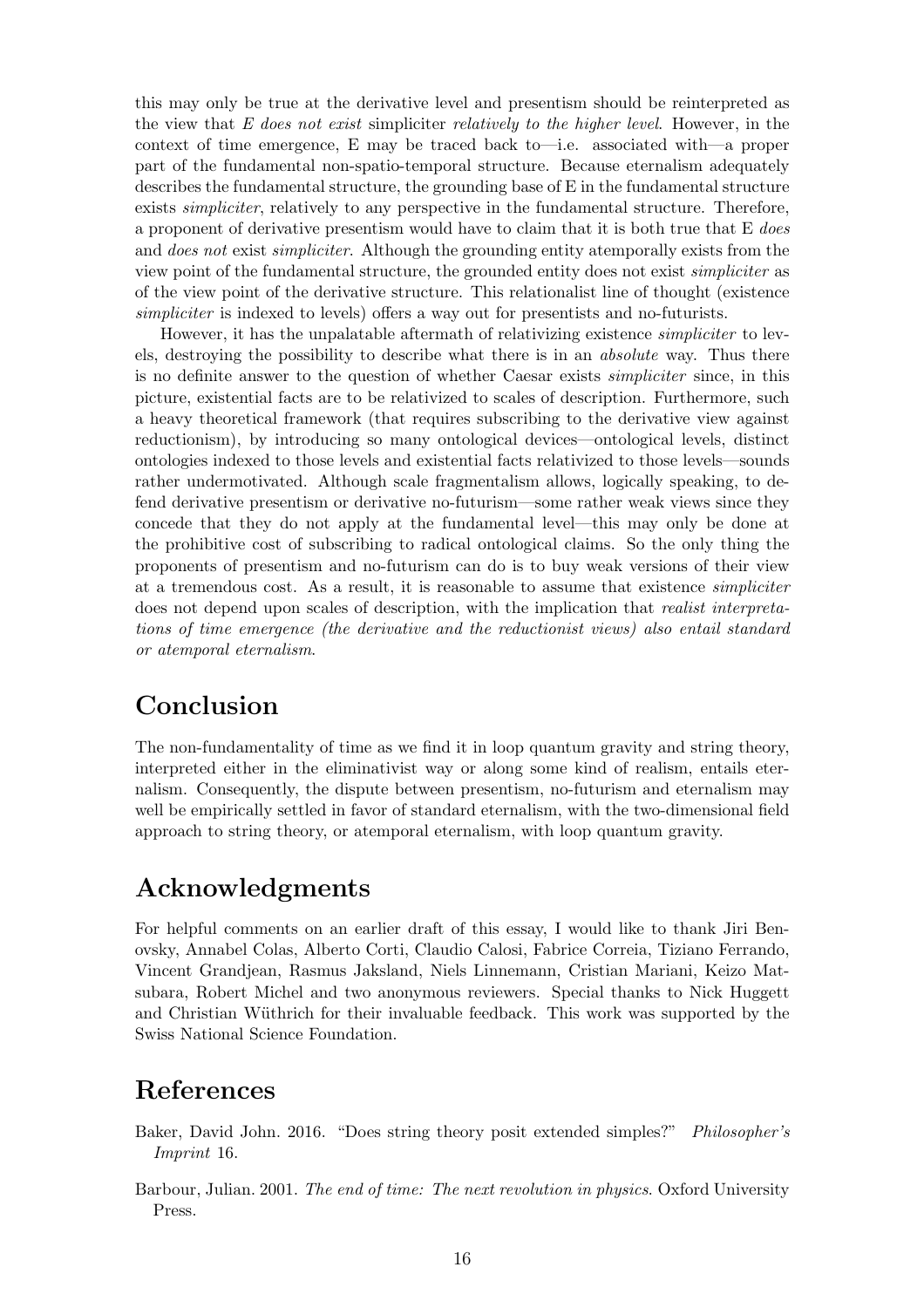- Baron, Sam. forthcoming. "The curious case of spacetime emergence." Philosophical Studies 1–20.
- Baron, Sam, Evans, Peter, and Miller, Kristie. 2010. "From timeless physical theory to timelessness." Humana Mente 13:35–59.
- Bennett, Karen. 2017. Making Things Up. Oxford University Press.
- Benovsky, Jiri. 2015. "From experience to metaphysics: On experience-based intuitions and their role in metaphysics." No $\hat{u}$ s 49:684–697.
- Bigelow, John. 1996. "Presentism and properties." Philosophical Perspectives 10:35–52.
- Bourne, Craig. 2006. A Future for Presentism. Oxford University Press.
- Braddon-Mitchell, David and Miller, Kristie. 2019. "Quantum gravity, timelessness, and the contents of thought." Philosophical Studies 176:1807–1829.
- Bricker, Phillip. 2001. "Island universes and the analysis of modality." In Gerard Preyer and Frank Siebelt (eds.), Reality and Humean Supervenience: Essays on the Philosophy of David Lewis, 27–55. Rowman and Littlefield Lanham.
- Broad, Charlie Dunbar. 1923. Scientific Thought. Routledge & Kegan Paul London.
- Butterfield, Jeremy. 2002. "The end of time?" British Journal for the Philosophy of Science 53:289–330.
- —. 2011. "Less is different: Emergence and reduction reconciled." Foundations of Physics 41:1065–1135.
- —. forthcoming. "On dualities and equivalences between physical theories." In Christian Wüthrich, Baptiste Le Bihan, and Nick Huggett (eds.), *Philosophy Beyond Spacetime.* Oxford University Press.
- Button, Tim. 2006. "There's no time like the present." Analysis 66:130–135.
- —. 2007. "Every now and then, no-futurism faces no sceptical problems." Analysis 67:325–332.
- Callender, Craig. 2017. What Makes Time Special? Oxford University Press.
- Callender, Craig and Huggett, Nick. 2001. Physics Meets Philosophy at the Planck Scale: Contemporary Theories in Quantum Gravity. Cambridge University Press.
- Calosi, Claudio and Morganti, Matteo. forthcoming. "Interpreting quantum entanglement: Steps towards coherentist quantum mechanics." British Journal for the Philosophy of Science .
- Craig, William Lane. 2001. Time and the Metaphysics of Relativity. Kluwer Academic.
- Crisp, Thomas. 2004. "On presentism and triviality." Oxford Studies in Metaphysics 1:15–20.
- Deasy, Daniel. 2017. "What is presentism?" No $\hat{u}$ s 51:378–397.
- Dorato, Mauro. 2006. "The irrelevance of the presentist/eternalist debate for the ontology of Minkowski spacetime." Philosophy and Foundations of Physics 1:93–109.

Dowker, Fay. 2006. "Causal sets as discrete spacetime." Contemporary Physics 47:1–9.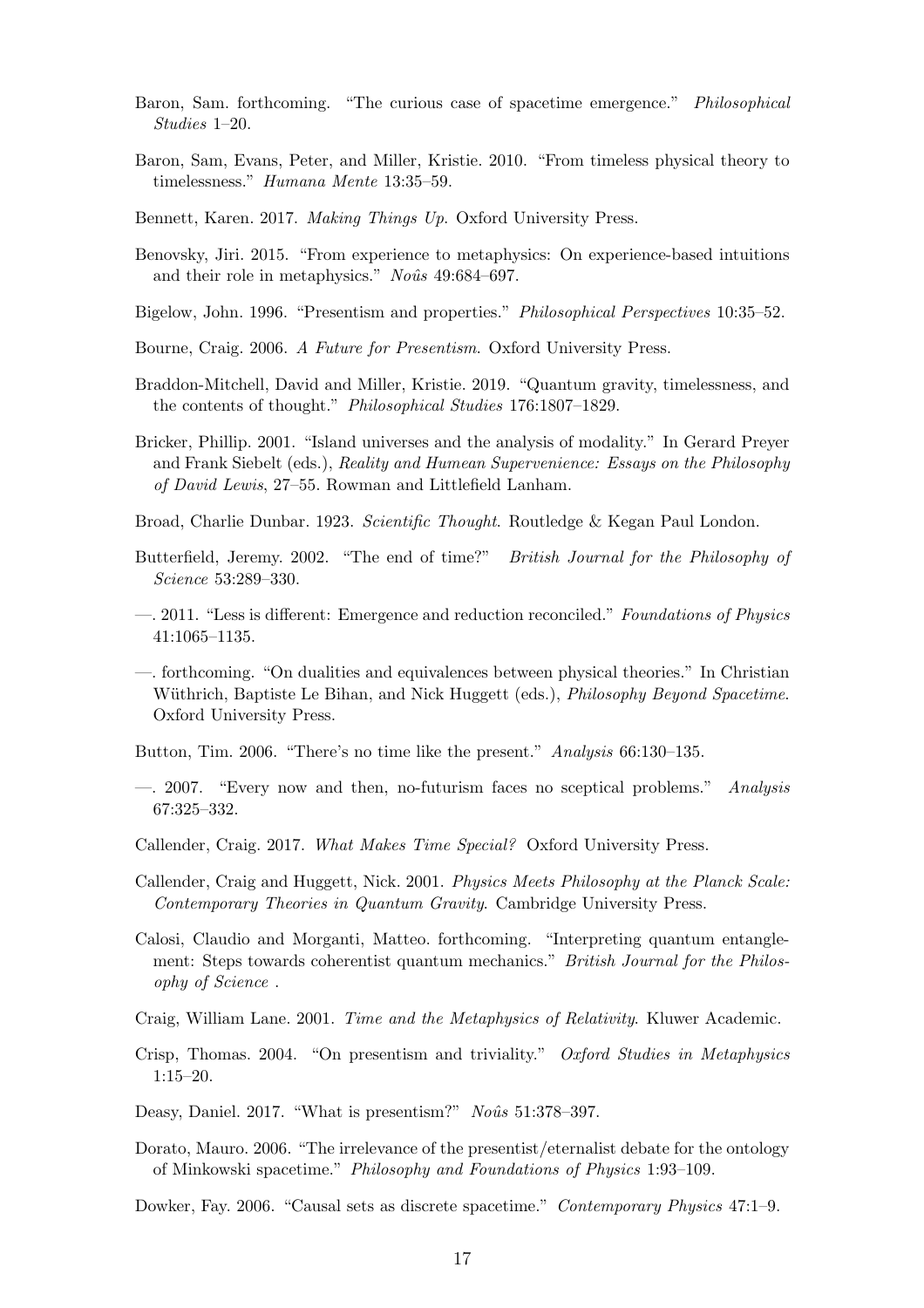- $-$ . 2014. "The birth of spacetime atoms as the passage of time." Annals of the New York Academy of Sciences 1326:18–25.
- Earman, John. 2008. "Reassessing the prospects for a growing block model of the universe." International Studies in the Philosophy of Science 22:135–164.
- Fine, Kit. 2005. "Tense and reality." In Kit Fine (ed.), Modality and Tense, 261–320. Oxford University Press.
- Frischhut, Akiko M. 2015. "What experience cannot teach us about time." Topoi 34:143– 155.
- Gomes, Henrique, Gryb, Sean, and Koslowski, Tim. 2011. "Einstein gravity as a 3D conformally invariant theory." Classical and Quantum Gravity 28:045005.
- Healey, Richard. 2002. "Can physics coherently deny the reality of time?" Royal Institute of Philosophy Supplements 50:293–316.
- —. forthcoming. "The measurement problem for emergent spacetime in loop quantum gravity." In Christian Wüthrich, Baptiste Le Bihan, and Nick Huggett (eds.), *Philos*ophy Beyond Spacetime. Oxford University Press.
- Huggett, Nick. 2014. "Skeptical notes on a physics of passage." Annals of the New York Academy of Sciences 1326:9–17.
- —. 2017. "Target space $\neq$  space." Studies in History and Philosophy of Science Part B: Studies in History and Philosophy of Modern Physics 59:81–88.
- Huggett, Nick and Vistarini, Tiziana. 2015. "Deriving general relativity from string theory." Philosophy of Science 82:1163–1174.
- Huggett, Nick, Vistarini, Tiziana, and Wüthrich, Christian. 2013. "Time in quantum gravity." A Companion to the Philosophy of Time 242–261.
- Huggett, Nick and Wüthrich, Christian. 2013. "Emergent spacetime and empirical (in) coherence." Studies in History and Philosophy of Science Part B: Studies in History and Philosophy of Modern Physics 44:276–285.
- —. forthcoming. Out of Nowhere: The Emergence of Spacetime in Quantum Theories of Gravity. Oxford University Press.
- Ismael, Jenann and Schaffer, Jonathan. 2016. "Quantum holism: nonseparability as common ground." Synthese 1–30.
- Lam, Vincent and Wüthrich, Christian. 2018. "Spacetime is as spacetime does." Studies in History and Philosophy of Science Part B: Studies in History and Philosophy of Modern Physics 64:39–51.
- Le Bihan, Baptiste. 2015a. Un espace-temps de contingences. Ph.D. thesis, Rennes 1.
- —. 2015b. "The unrealities of time." Dialogue 54:25–44.
- —. 2018a. "Priority monism beyond spacetime." Metaphysica 19:95–111.
- —. 2018b. "Space emergence in contemporary physics: Why we do not need fundamentality, layers of reality and emergence." Disputatio 10:71–95.
- —. 2019. Qu'est-ce que le temps? Vrin.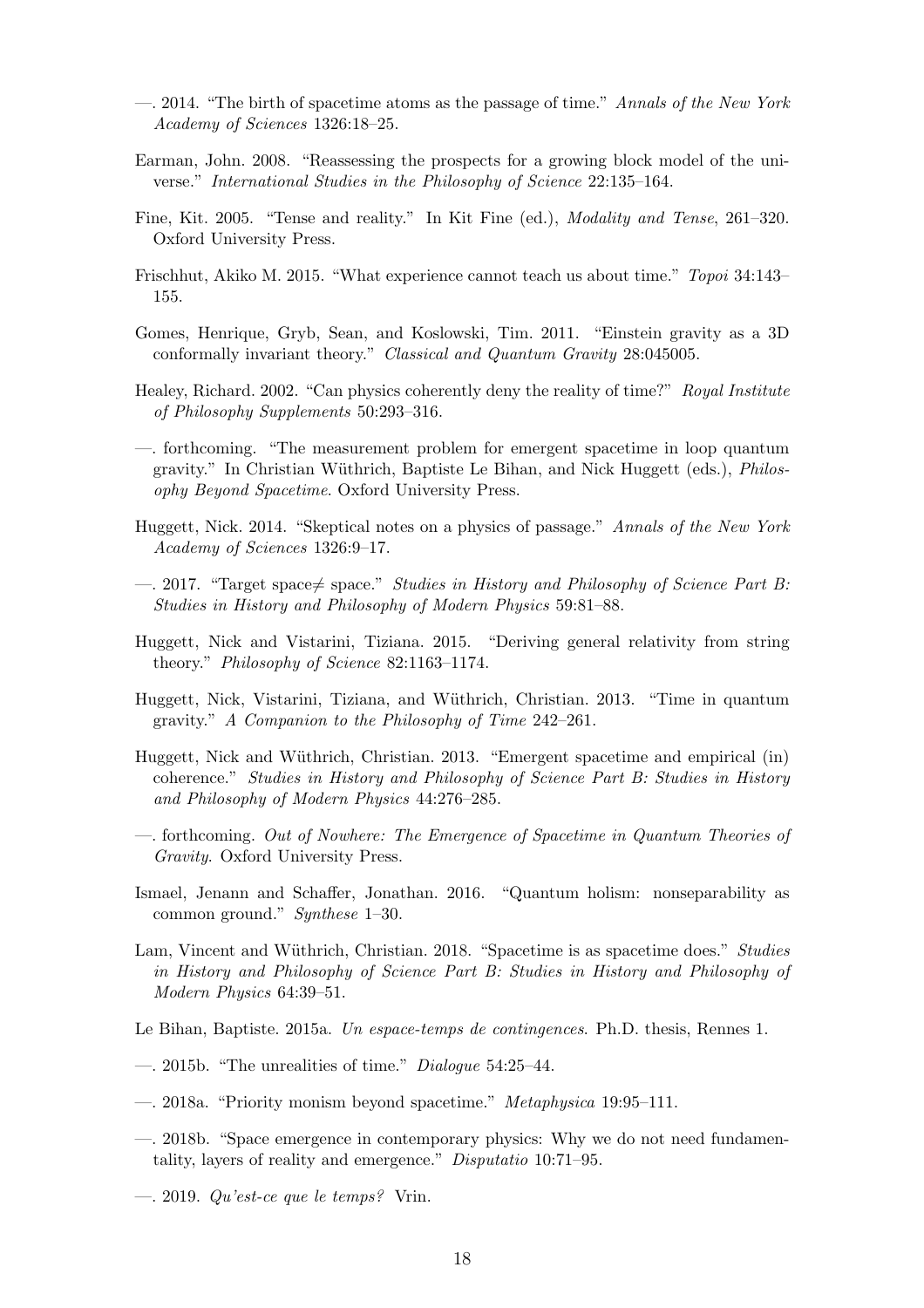- —. forthcoming. "Spacetime Emergence in Quantum Gravity: Functionalism and the Hard Problem." Synthese .
- Le Bihan, Baptiste and Linnemann, Niels. 2019. "Have we lost spacetime on the way? Narrowing the gap between general relativity and quantum gravity." *Studies in History* and Philosophy of Science Part B: Studies in History and Philosophy of Modern Physics 65:112–121.
- Le Bihan, Baptiste and Read, James. 2018. "Duality and ontology." Philosophy Compass e12555.
- Markopoulou, Fotini and Smolin, Lee. 2007. "Disordered locality in loop quantum gravity states." Classical and Quantum Gravity 24:3813.
- Markosian, Ned. 2004. "A defense of presentism." Oxford Studies in Metaphysics 1:47–82.
- Matsubara, Keizo. 2017. "Quantum gravity and the nature of space and time." Philosophy Compass 12:e12405.
- Maudlin, Tim. 2007. "Completeness, supervenience and ontology." Journal of Physics A: Mathematical and Theoretical 40:3151.
- McKenzie, Kerry. forthcoming. "The 'philosopher's stone': physics, metaphysics, and the value of a final theory." In Christian Wüthrich, Baptiste Le Bihan, and Nick Huggett (eds.), Philosophy Beyond Spacetime. Oxford University Press.
- Mellor, D. H. 1998. Real Time II. Routledge.
- Monton, Bradley. 2006. "Presentism and quantum gravity." Philosophy and Foundations of Physics 1:263–280.
- Morris, Thomas V. 1991. Our Idea of God: An Introduction to Philosophical Theology. Intervarsity Press.
- Muntean, Ioan. 2015. "Metaphysics from string theory: S-dualities, fundamentality, modality and pluralism." In T. Bigaj and C. Wüthrich (eds.), *Metaphysics in Contem*porary Physics, 259–292. Brill/Rodopi.
- Norton, Joshua. 2015. "Loop quantum ontology: spin-networks and spacetime." Manuscript.
- —. 2017. "Incubating a future metaphysics: quantum gravity." Synthese  $1-22$ .
- Paul, Laurie A. 2002. "Logical parts." Noûs 36:578–596.
- —. 2010. "Temporal experience." The Journal of Philosophy 107:333–359.
- —. 2012. "Building the world from its fundamental constituents." Philosophical Studies 158:221–256.
- Rideout, David P and Sorkin, Rafael D. 1999. "Classical sequential growth dynamics for causal sets." Physical Review D 61:024002.
- Rovelli, Carlo. 2004. Quantum Gravity. Cambridge University Press.
- Rovelli, Carlo and Vidotto, Francesca. 2014. Covariant Loop Quantum Gravity: An Elementary Introduction to Quantum Gravity and Spinfoam Theory. Cambridge University Press.